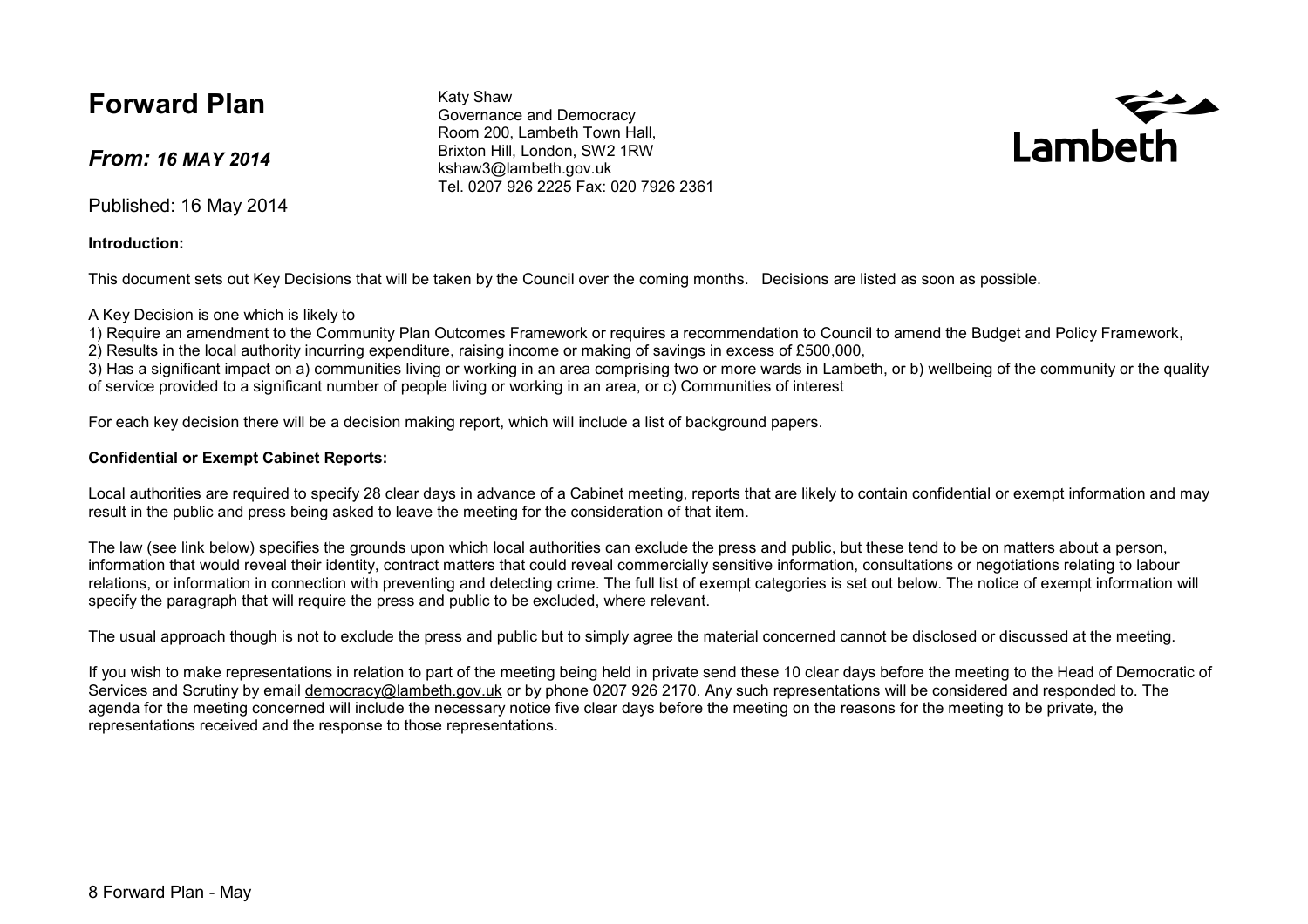• The Local Authorities (Executive Arrangements) (Meetings and Access to Information) (England) Regulations 2012

Exempt information means information falling within the following seven categories (subject to any condition or qualification):

| Category                                                                                                                                                                                                                                 | <b>Condition</b>                                                                                                                                                                                                                                                                                                                                                                                                                                                                                          |
|------------------------------------------------------------------------------------------------------------------------------------------------------------------------------------------------------------------------------------------|-----------------------------------------------------------------------------------------------------------------------------------------------------------------------------------------------------------------------------------------------------------------------------------------------------------------------------------------------------------------------------------------------------------------------------------------------------------------------------------------------------------|
| 1. Information relating to any individual.                                                                                                                                                                                               |                                                                                                                                                                                                                                                                                                                                                                                                                                                                                                           |
| 2. Information which is likely to reveal the identity of an individual.                                                                                                                                                                  |                                                                                                                                                                                                                                                                                                                                                                                                                                                                                                           |
| 3. Information relating to the financial or business affairs of a particular<br>person. (Including the authority holding that information).                                                                                              | Information falling within paragraph 3 above is not exempt information by virtue of<br>that paragraph if it is required to be registered under—<br>(a) the Companies Act 1985; (b) the Friendly Societies Act 1974; (c) the Friendly<br>Societies Act 1992;, (d) the Industrial and Provident Societies Acts 1965 to 1978;<br>(e) the Building Societies Act 1986; or, (f) the Charities Act 1993.,<br>To be exempt the information must relate to a particular third person who must be<br>identifiable. |
| 4. Information relating to any consultations or negotiations, in connection<br>with any labour relations matter arising between the authority or a Minister of<br>the Crown and employees of, or office holders under, the authority.    | "Labour relations matters" are as specified in paragraphs (a) to (g) of section 29(1)<br>of the Trade Unions and Labour Relations Act 1974, i.e. matters which may be the<br>subject of a trade dispute.                                                                                                                                                                                                                                                                                                  |
| 5. Information in respect of which a claim to legal professional privilege could<br>be maintained in legal proceedings.                                                                                                                  |                                                                                                                                                                                                                                                                                                                                                                                                                                                                                                           |
| 6. Information which reveals that the authority proposes -<br>(a) to give under any enactment a notice under or by virtue of which<br>requirements are imposed on a person; or<br>(b) to make an order or direction under any enactment. |                                                                                                                                                                                                                                                                                                                                                                                                                                                                                                           |
| 7. Information relating to any action taken or to be taken in connection with<br>the prevention, investigation or prosecution of crime.                                                                                                  |                                                                                                                                                                                                                                                                                                                                                                                                                                                                                                           |

#### **Confidential information means**

Information furnished to the council by a Government department upon terms, however expressed, which forbid the disclosure of the information to the public, or

Information the disclosure of which to the public is prohibited by or under any enactment or by the order or a court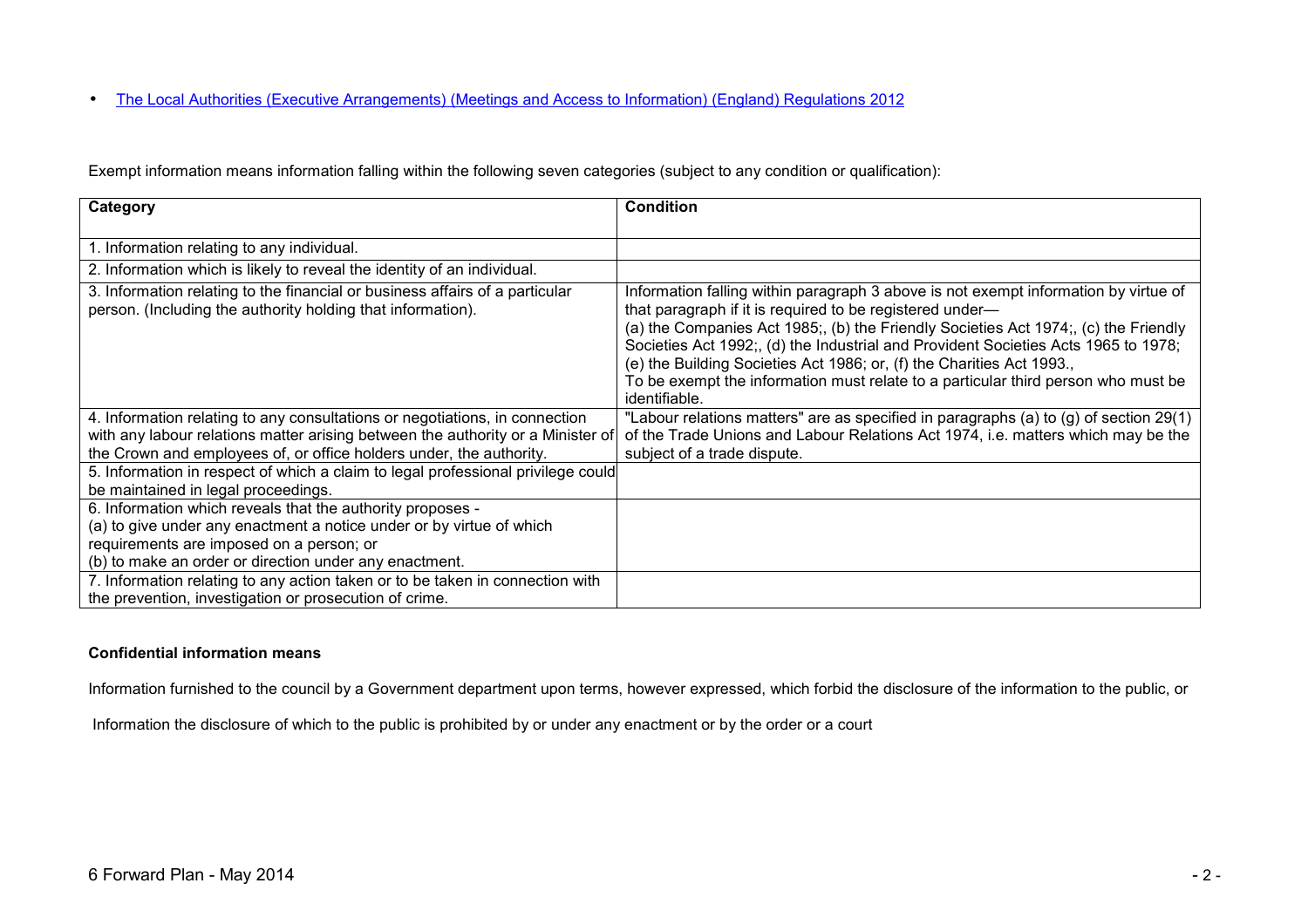**Relevant Documents:** The full addresses of main Council buildings where relevant documents may be obtained:

Lambeth Town Hall, Brixton Hill, SW2 1RW Blue Star House, 234-244 Stockwell Road SW9 9SP International House, Canterbury Crescent, SW9 7QE Hambrook House, Porden Road SW2 1RP Olive Morris House, 18 Brixton Hill, London, SW2 1RL Phoenix House, 10 Wandsworth Road, London SW8 2LL

How to make representations or obtain relevant documents:

- The Council's departments are: Adults' & Community Services, Children & Young People's Service, Finance & Resources, Housing, Regeneration and Environment and Office of the Chief Executive; further detail is available at www.lambeth.gov.uk.
- Contact the lead officer (before the decision date) who will include the responses received and reflect in the report to be considered by the decision-maker.
- Reports for Cabinet are published five clear (working) days before the meeting concerned. After publication, you can send your views to the report author or the Democratic Services Officer responsible for Cabinet. These views will be reported to Cabinet members at the meeting.
- Write to the relevant Cabinet Member: Councillors Lib Peck (Leader of the Council), Jackie Meldrum (Deputy Leader of the Council), Lorna Campbell (Equalities and Communities), Jim Dickson (Health & Wellbeing), Sally Prentice (Culture and Leisure), Rachel Heywood (Children and Families), Paul McGlone (Finance &Resources), Jack Hopkins (Safer and Stronger Neighbourhoods) Imogen Walker (Environment and Sustainability) and Pete Robbins (Housing and Regeneration) Contact details can be found on the website http://www.lambeth.gov.uk/Services/CouncilDemocracy/ElectedRepresentatives/Cabinet.htm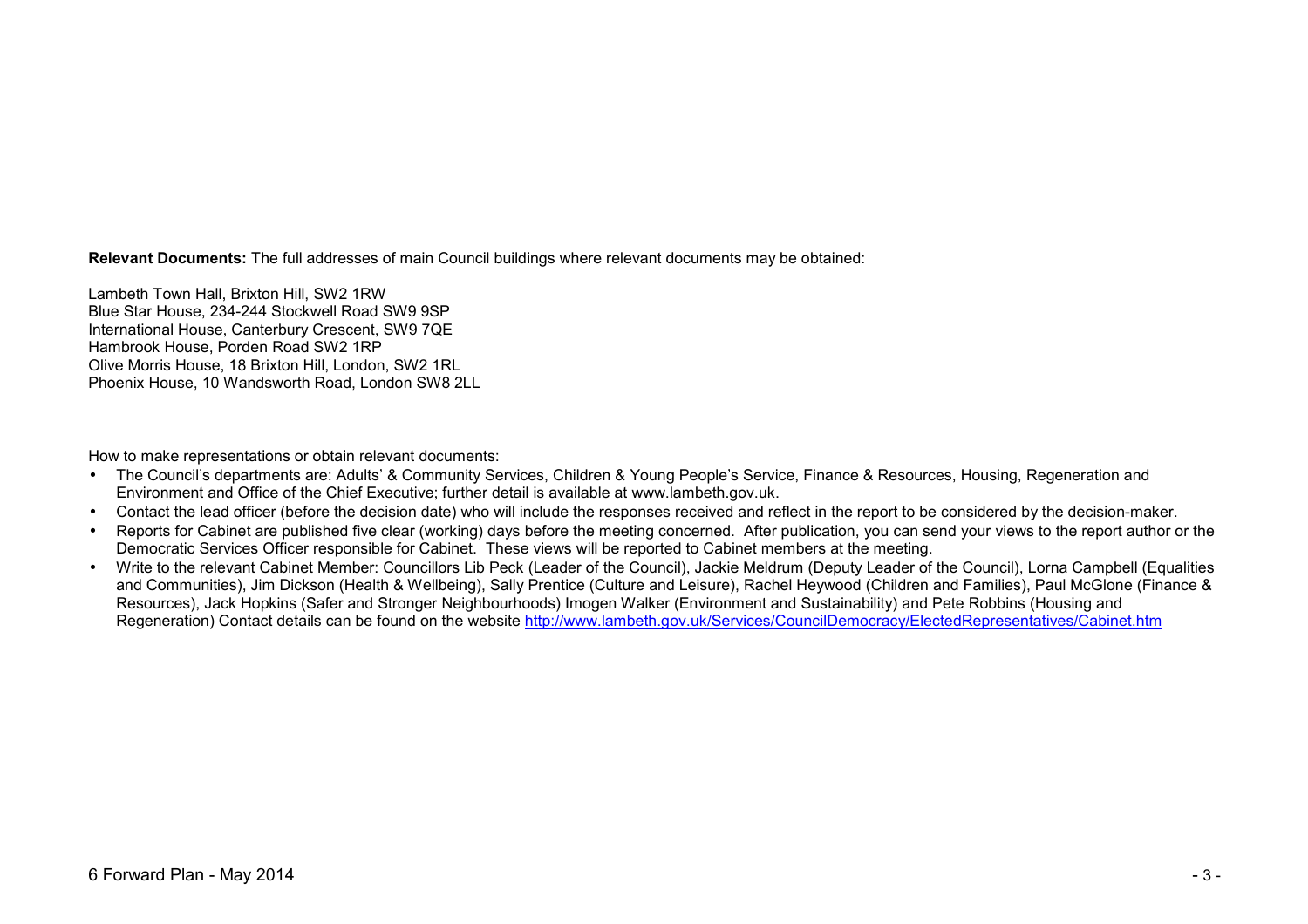## **Reports to be approved by Cabinet**

| Lambeth Child Employment By Laws<br>The proposal is to set local By Laws<br>which govern and support children<br>between the ages of 13-16 (of<br>statutory school age) whilst employed<br>by businesses registered and<br>operating in the Lambeth area.<br>All Wards                                                                                                                              | Cabinet<br>Council<br>15 November 2013 | 23 Jun 2014<br>23 Jul 2014 | Extensive campaign<br>with posters, leaflets<br>and newspaper<br>articles and adverts.<br>Email to all Lambeth<br>school head teachers<br>& governors | Lambeth Child<br><b>Employment By Laws</b> | Cathy Twist, Delivery<br>Director, Education, Learning<br>and Skills<br>Keisha Rose, Secondary<br>Admissions and Child<br><b>Employment Officer</b><br>ctwist@lambeth.gov.uk<br>KRose@lambeth.gov.uk<br><b>International House</b><br>Tel: 020 7926 9541 |
|-----------------------------------------------------------------------------------------------------------------------------------------------------------------------------------------------------------------------------------------------------------------------------------------------------------------------------------------------------------------------------------------------------|----------------------------------------|----------------------------|-------------------------------------------------------------------------------------------------------------------------------------------------------|--------------------------------------------|----------------------------------------------------------------------------------------------------------------------------------------------------------------------------------------------------------------------------------------------------------|
| Proposal to introduce an Early<br>Morning Restriction Order for part of<br>Wandsworth Road near the junction<br>with North Street.<br>The area has experienced problems<br>with low level alcohol related anti<br>social behaviour over a long period.<br>Other processes such as licence<br>engagement with relevant premises<br>and licence review have not proved<br>successful.<br>Clapham Town | Cabinet<br>Council<br>10 January 2014  | 23 Jun 2014<br>23 Jul 2014 |                                                                                                                                                       |                                            | John Smith, Licensing<br>Manager<br>jsmith5@lambeth.gov.uk<br><b>Blue Star House</b><br>Tel: 020 7926 6140                                                                                                                                               |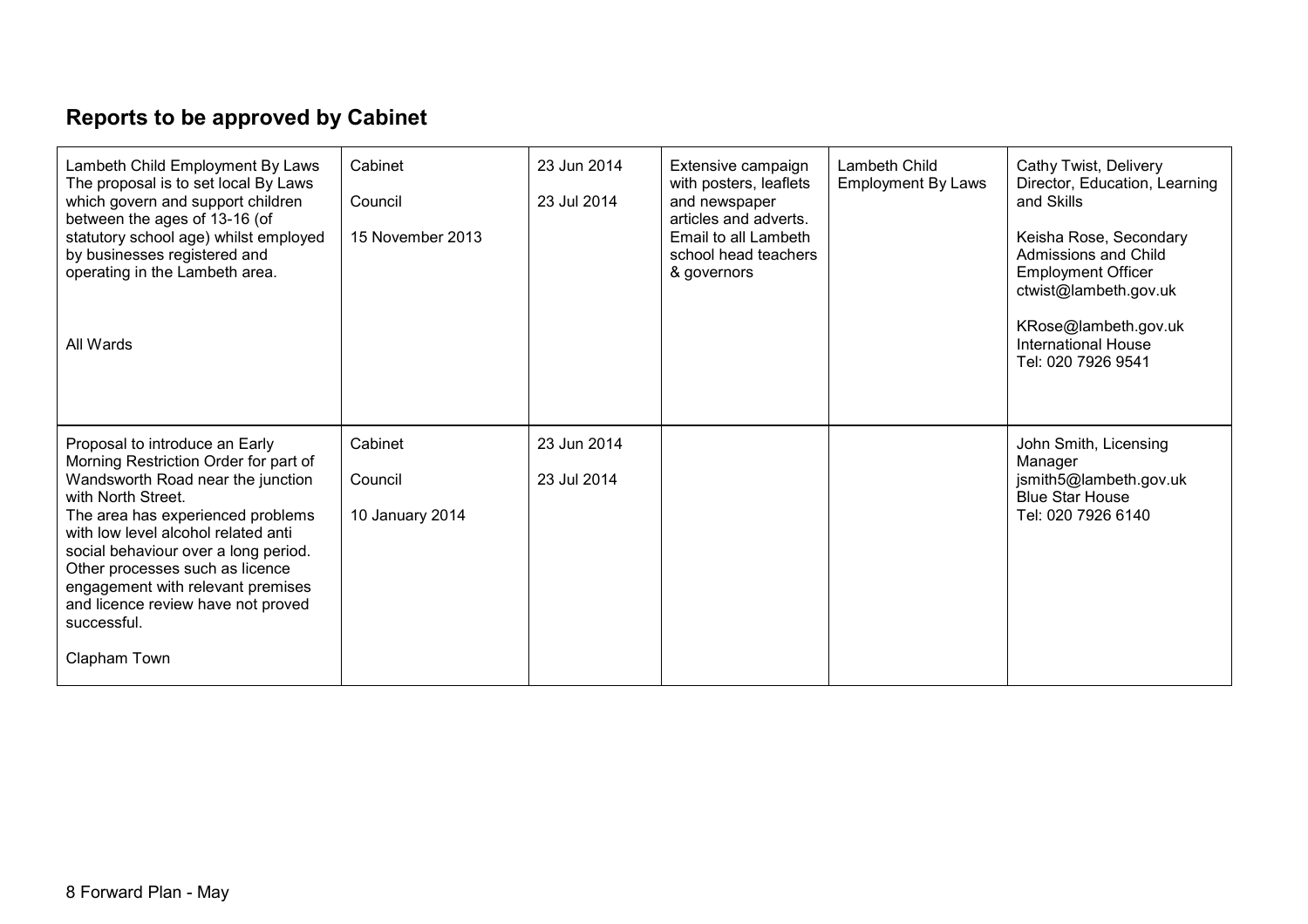| <b>Key Decision (Including Brief</b><br><b>Summary &amp; Expected Outcome)</b><br>(including ward) $\{1\}$                                                                                                                                                                                                                                                                                                                     | Decision-maker,<br><b>Edition of Forward</b><br><b>Plan when first</b><br>appeared and whether<br>any confidential or<br>exempt Information is<br>to be considered {2} | Date decision<br>to be taken {3} | <b>External</b><br><b>Consultation:</b><br>Who<br><b>How</b><br>Closing date {4} | <b>Relevant documents</b><br>${5}$                                                                                                                | Lead Officer (to whom<br>representations should be<br>made, and holder of<br>documents) {6}                                       |
|--------------------------------------------------------------------------------------------------------------------------------------------------------------------------------------------------------------------------------------------------------------------------------------------------------------------------------------------------------------------------------------------------------------------------------|------------------------------------------------------------------------------------------------------------------------------------------------------------------------|----------------------------------|----------------------------------------------------------------------------------|---------------------------------------------------------------------------------------------------------------------------------------------------|-----------------------------------------------------------------------------------------------------------------------------------|
| London Councils: London LGPS<br><b>Collective Investment Vehicle</b><br>That the Pension Fund Investment<br>Panel, Corporate Committee and<br>Council note the recommended<br>participation of the Lambeth Pension<br>Fund in the London Collective<br><b>Investment Vehicle</b><br>That Cabinet agree to participation of<br>the Lambeth Pension Fund in the<br>London Collective Investment Vehicle<br>All Wards             | Cabinet<br>17.04.14                                                                                                                                                    | 14 Jul 2014                      |                                                                                  | London Councils:<br>London LGPS<br><b>Collective Investment</b><br>Vehicle<br>London Councils:<br>London LGPS<br>Collective Investment<br>Vehicle | Frank Higgins, Head of<br><b>Financial Strategy</b><br>Fhiggins@lambeth.gov.uk<br><b>Olive Morris House</b><br>Tel: 020 7926 9316 |
| <b>July Finance Review</b><br>The July Finance Review will provide<br>an update on the economic outlook,<br>the Council's draft financial outturn for<br>2013/14, risk areas and revenue<br>budget implementation plans for<br>2014/15 and the Capital Investment<br>Programme and asset disposals<br>strategy. The report will also include<br>an outline of the Commissioning Plans<br>for 2015/16 and 2016/17.<br>All Wards | Cabinet<br>Council<br>16 May 2014<br>16 May 2014<br>Open                                                                                                               | 14 Jul 2014<br>23 Jul 2014       |                                                                                  | <b>July Finance Review</b>                                                                                                                        | Frank Higgins, Head of<br><b>Financial Strategy</b><br>Fhiggins@lambeth.gov.uk<br><b>Olive Morris House</b><br>Tel: 020 7926 9316 |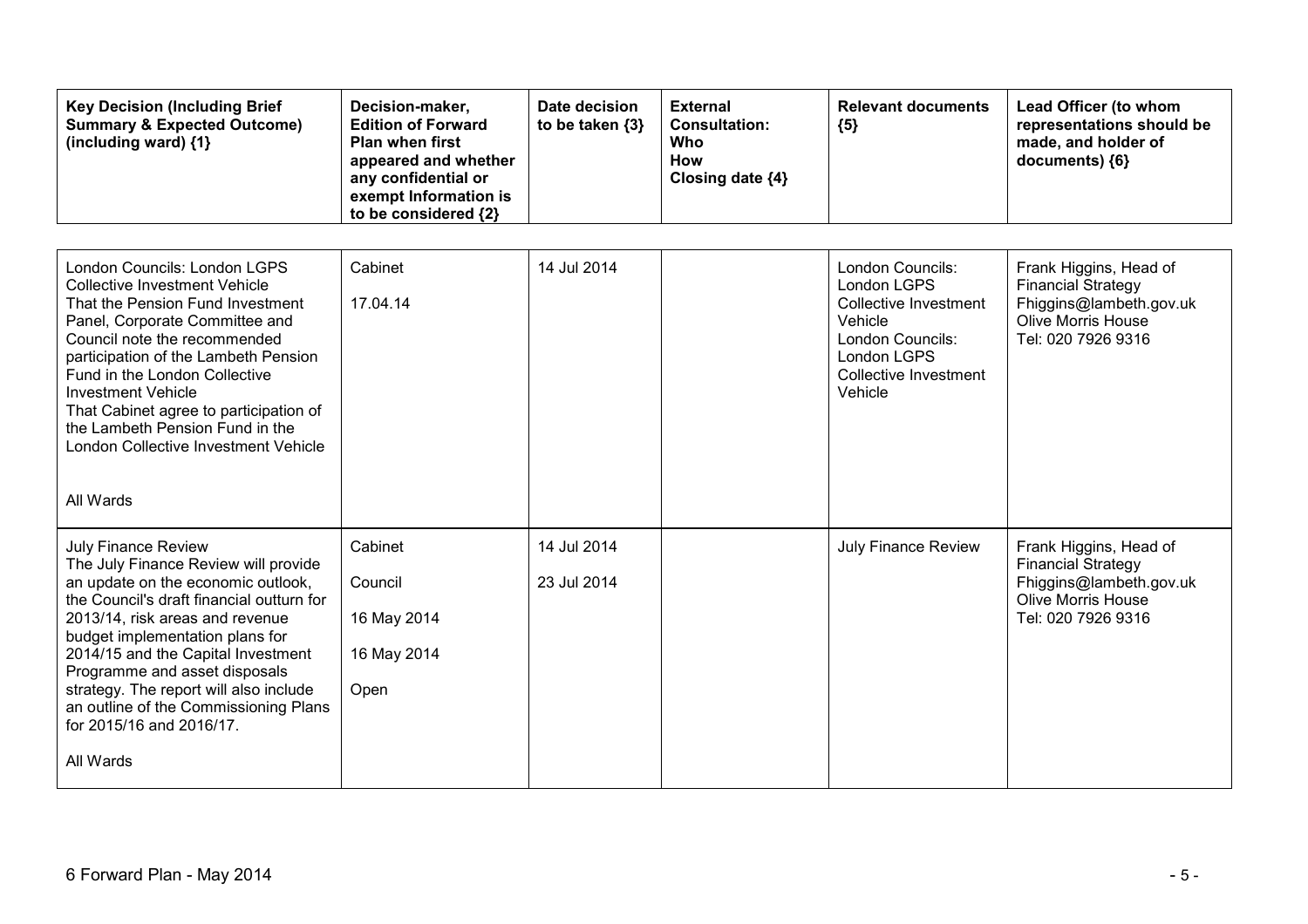| <b>Key Decision (Including Brief</b><br><b>Summary &amp; Expected Outcome)</b><br>(including ward) {1}                                                                                                                                                                                                                                                                                                                                         | Decision-maker,<br><b>Edition of Forward</b><br><b>Plan when first</b><br>appeared and whether<br>any confidential or<br>exempt Information is<br>to be considered {2} | Date decision<br>to be taken $\{3\}$ | <b>External</b><br><b>Consultation:</b><br>Who<br>How<br>Closing date {4}                                                                                                                                                                                                                                                                                                                                                                                                                                                                                 | <b>Relevant documents</b><br>${5}$                                                                                                                             | Lead Officer (to whom<br>representations should be<br>made, and holder of<br>documents) {6} |
|------------------------------------------------------------------------------------------------------------------------------------------------------------------------------------------------------------------------------------------------------------------------------------------------------------------------------------------------------------------------------------------------------------------------------------------------|------------------------------------------------------------------------------------------------------------------------------------------------------------------------|--------------------------------------|-----------------------------------------------------------------------------------------------------------------------------------------------------------------------------------------------------------------------------------------------------------------------------------------------------------------------------------------------------------------------------------------------------------------------------------------------------------------------------------------------------------------------------------------------------------|----------------------------------------------------------------------------------------------------------------------------------------------------------------|---------------------------------------------------------------------------------------------|
| Co-operative Local Investment Plans<br>(CLIPs) and Neighbourhood<br>Community Infrascture Levy (CIL):<br>Boundaries and Decision-Making<br>To establish the policy framework for<br>developing CLIPs.<br>Co-operative Local Investment Plans<br>(CLIPs) will be the mechanisms by<br>which communities will decide<br>priorities for spending the<br>neighbourhood funding element of the<br>Community Infrastructure Levy (CIL).<br>All Wards | Cabinet<br>16.05.14<br>Open                                                                                                                                            | 14 Jul 2014                          | Initial engagement<br>meeting for<br>representatives of<br>Lambeth Forum<br>Network groups,<br><b>BIDs, Business</b><br>Associations,<br>Tenant's Council,<br>Young Lambeth Co-<br>operative and<br>Amenity Groups from<br>across the borough<br>was held.<br>• Follow up meetings<br>in person with<br>stakeholder groups<br>have been<br>undertaken.<br>• Engagement<br>materials have been<br>made available on<br>the Lambeth CIL<br>webpage and<br>circulated to<br>stakeholders.<br>• Feedback briefing /<br>meeting will be held<br>in early June. | Co-operative Local<br><b>Investment Plans</b><br>(CLIPs) and<br>Neighbourhood<br><b>Community Infrascture</b><br>Levy (CIL): Boundaries<br>and Decision-Making | Samantha Lasbury, Policy<br>and Research Officer<br>slasbury@lambeth.gov.uk                 |
| 6 Forward Plan - May 2014                                                                                                                                                                                                                                                                                                                                                                                                                      |                                                                                                                                                                        |                                      | When formulating the<br>CLIPs themselves a<br>wide-ranging<br>engagement process<br>will need to take<br>place across the<br>borough, ensuring all<br>communites have an                                                                                                                                                                                                                                                                                                                                                                                  |                                                                                                                                                                | $-6-$                                                                                       |

opportunity to get a series of the series of the series of the series of the series of the series of the series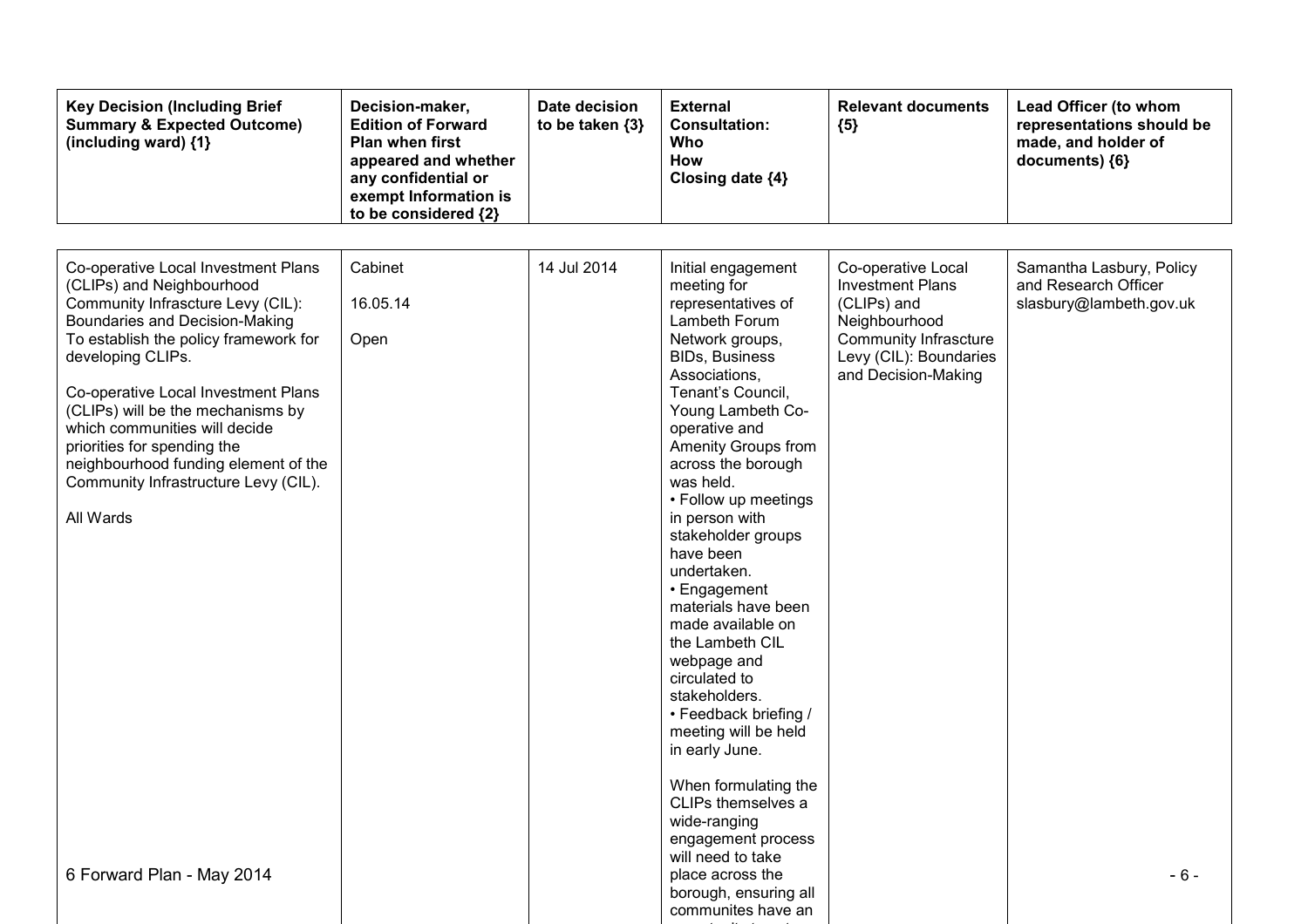| <b>Key Decision (Including Brief</b><br><b>Summary &amp; Expected Outcome)</b><br>(including ward) $\{1\}$ | Date decision<br>Decision-maker,<br>to be taken {3}<br><b>Edition of Forward</b><br><b>Plan when first</b><br>appeared and whether<br>any confidential or<br>exempt Information is<br>to be considered $\{2\}$ | <b>External</b><br><b>Consultation:</b><br>Who<br>How<br>Closing date $\{4\}$ | <b>Relevant documents</b><br>${5}$ | Lead Officer (to whom<br>representations should be<br>made, and holder of<br>documents) ${6}$ |
|------------------------------------------------------------------------------------------------------------|----------------------------------------------------------------------------------------------------------------------------------------------------------------------------------------------------------------|-------------------------------------------------------------------------------|------------------------------------|-----------------------------------------------------------------------------------------------|
|------------------------------------------------------------------------------------------------------------|----------------------------------------------------------------------------------------------------------------------------------------------------------------------------------------------------------------|-------------------------------------------------------------------------------|------------------------------------|-----------------------------------------------------------------------------------------------|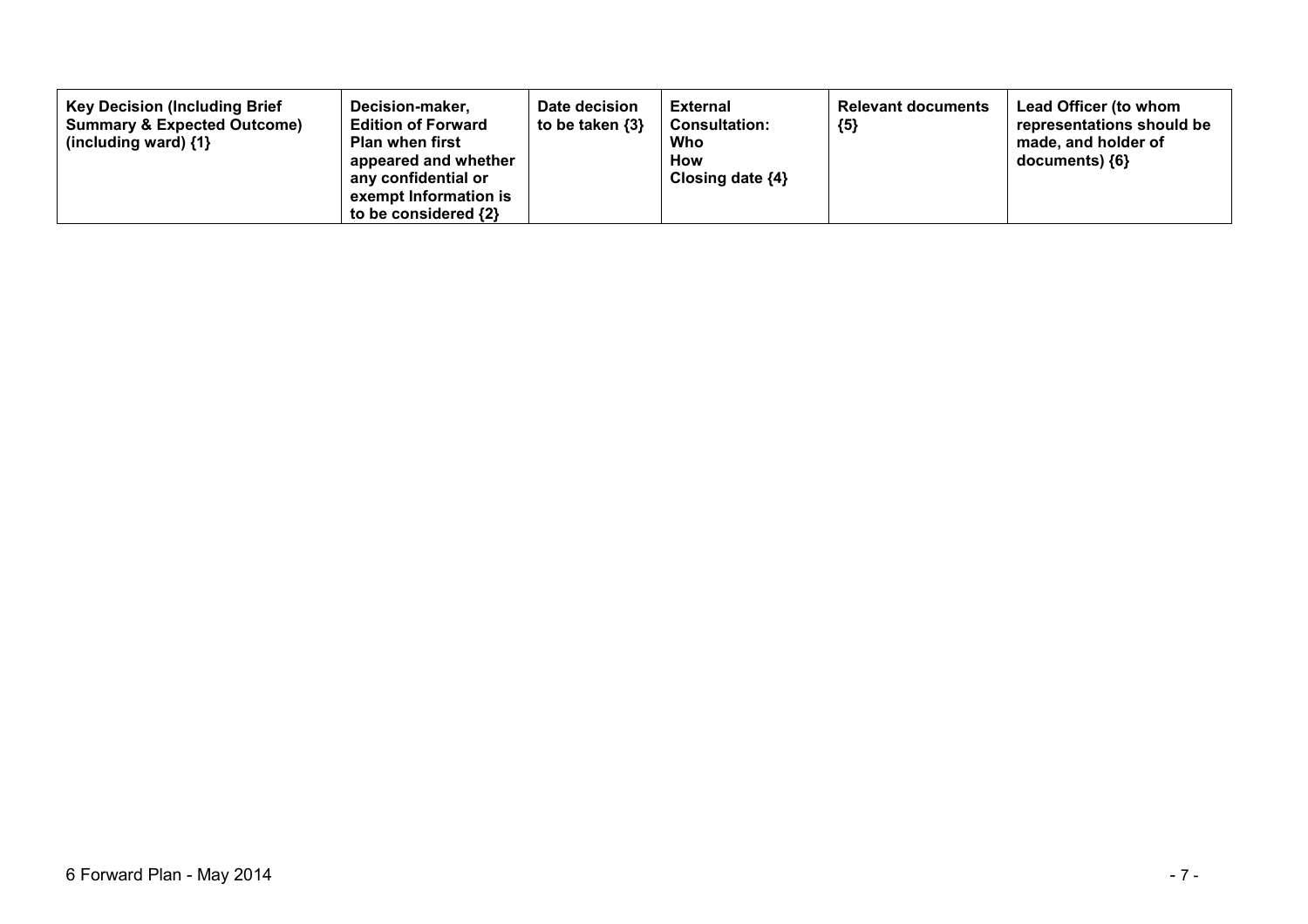| <b>Key Decision (Including Brief</b><br>Decision-maker,<br><b>Summary &amp; Expected Outcome)</b><br><b>Edition of Forward</b><br><b>Plan when first</b><br>(including ward) $\{1\}$<br>appeared and whether<br>any confidential or<br>exempt Information is<br>to be considered {2} | Date decision<br>to be taken {3} | External<br><b>Consultation:</b><br>Who<br>How<br>Closing date $\{4\}$ | <b>Relevant documents</b><br>${5}$ | Lead Officer (to whom<br>representations should be<br>made, and holder of<br>documents) ${6}$ |
|--------------------------------------------------------------------------------------------------------------------------------------------------------------------------------------------------------------------------------------------------------------------------------------|----------------------------------|------------------------------------------------------------------------|------------------------------------|-----------------------------------------------------------------------------------------------|
|--------------------------------------------------------------------------------------------------------------------------------------------------------------------------------------------------------------------------------------------------------------------------------------|----------------------------------|------------------------------------------------------------------------|------------------------------------|-----------------------------------------------------------------------------------------------|

## **Reports to be approved by the Health and Wellbeing Board**

| <b>Black Mental Health Commission -</b><br><b>Final Report</b><br>Report of the Black Mental Health<br>Commission (set up under remit of the<br>Health and Wellbeing Board) - co-<br>chaired by Cllr Ed Davie and Ms<br>Jacqueline Dyer | Health and Wellbeing<br>Board<br>14 February 2014 | 9 Jul 2014 | <b>Black Mental Health</b><br>Commission - Final<br>Report | Elaine Carter, Lead Scrutiny<br>Officer<br>ecarter@lambeth.gov.uk<br>Democratic Services, Room<br>200, Lambeth Town Hall,<br>SW <sub>2</sub> 1RW<br>Tel: 020 7926 0027 |
|-----------------------------------------------------------------------------------------------------------------------------------------------------------------------------------------------------------------------------------------|---------------------------------------------------|------------|------------------------------------------------------------|------------------------------------------------------------------------------------------------------------------------------------------------------------------------|
| All Wards                                                                                                                                                                                                                               |                                                   |            |                                                            |                                                                                                                                                                        |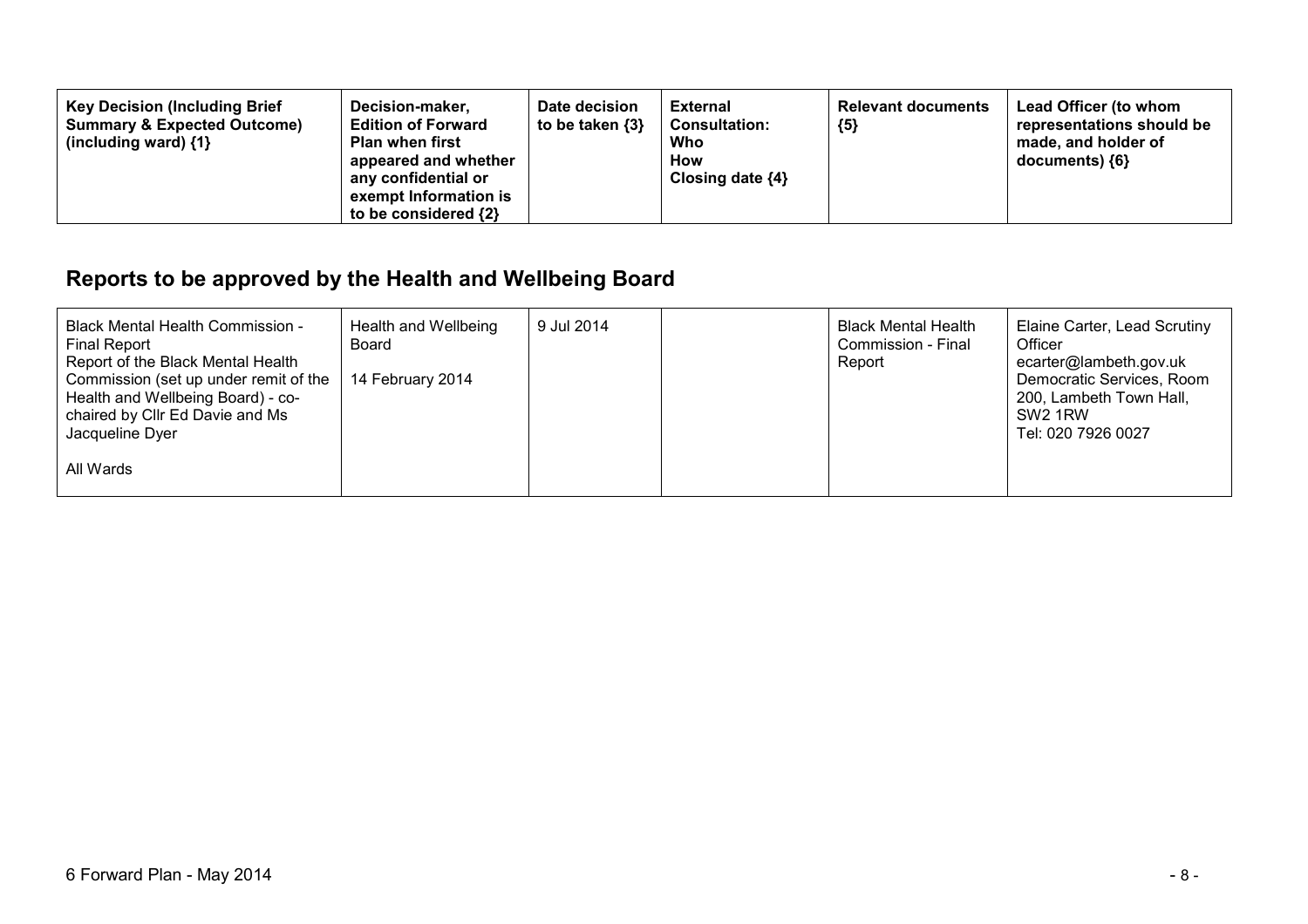| <b>Key Decision (Including Brief</b><br><b>Summary &amp; Expected Outcome)</b><br>(including ward) $\{1\}$ | Decision-maker,<br><b>Edition of Forward</b><br><b>Plan when first</b><br>appeared and whether<br>any confidential or<br>exempt Information is<br>to be considered {2} | Date decision<br>to be taken {3} | External<br><b>Consultation:</b><br>Who<br>How<br>Closing date $\{4\}$ | <b>Relevant documents</b><br>${5}$ | <b>Lead Officer (to whom</b><br>representations should be<br>made, and holder of<br>documents) {6} |
|------------------------------------------------------------------------------------------------------------|------------------------------------------------------------------------------------------------------------------------------------------------------------------------|----------------------------------|------------------------------------------------------------------------|------------------------------------|----------------------------------------------------------------------------------------------------|
|------------------------------------------------------------------------------------------------------------|------------------------------------------------------------------------------------------------------------------------------------------------------------------------|----------------------------------|------------------------------------------------------------------------|------------------------------------|----------------------------------------------------------------------------------------------------|

## **Reports to be approved by Cabinet Members**

## **Leader of the Council**

**None**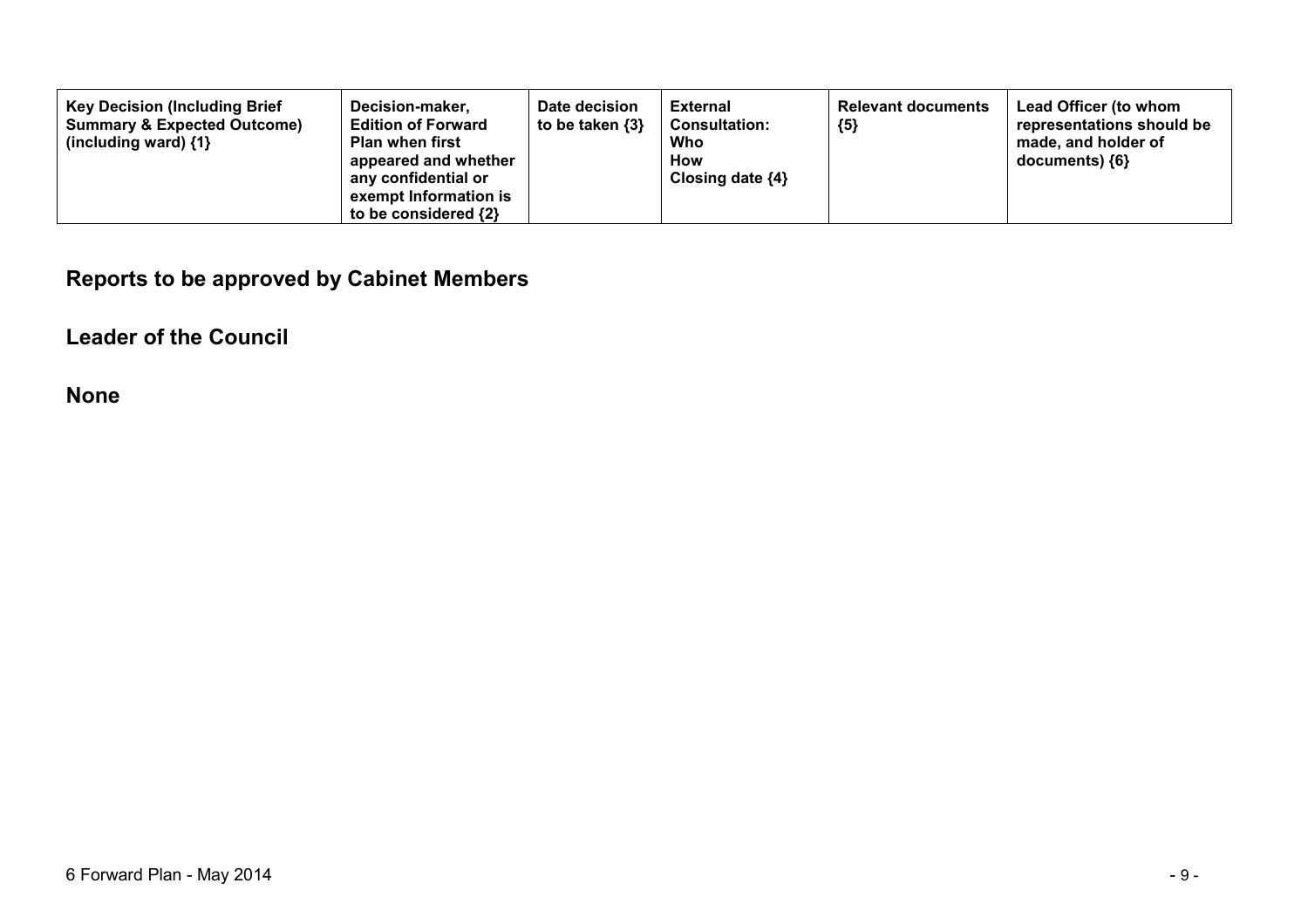| <b>Key Decision (Including Brief</b><br><b>Summary &amp; Expected Outcome)</b><br>(including ward) $\{1\}$ | Decision-maker,<br><b>Edition of Forward</b><br><b>Plan when first</b><br>appeared and whether<br>any confidential or<br>exempt Information is<br>to be considered $\{2\}$ | Date decision<br>to be taken {3} | <b>External</b><br><b>Consultation:</b><br>Who<br>How<br>Closing date $\{4\}$ | <b>Relevant documents</b><br>${5}$ | Lead Officer (to whom<br>representations should be<br>made, and holder of<br>documents) {6} |
|------------------------------------------------------------------------------------------------------------|----------------------------------------------------------------------------------------------------------------------------------------------------------------------------|----------------------------------|-------------------------------------------------------------------------------|------------------------------------|---------------------------------------------------------------------------------------------|
|------------------------------------------------------------------------------------------------------------|----------------------------------------------------------------------------------------------------------------------------------------------------------------------------|----------------------------------|-------------------------------------------------------------------------------|------------------------------------|---------------------------------------------------------------------------------------------|

### **Culture and Leisure**

| Brockwell Park changing rooms<br>To carry out the refurbishment of the<br>Brockwell Park changing room block.<br>Herne Hill | Cabinet Member for<br>Culture and Leisure<br>15 March 2013 | 27 May 2014 | Extensive<br>consultation has<br>taken place including<br>the completion of a<br><b>Sports Needs</b><br>Analysis, a<br>stakeholder steering<br>group and<br>consultation with<br>prospective users<br>and key local<br>organisations. |  | Toussainte Reba, Project<br>Officer<br>TReba@lambeth.gov.uk<br>4th Floor, Blue Star House<br>Tel: 020 7926 6268 |
|-----------------------------------------------------------------------------------------------------------------------------|------------------------------------------------------------|-------------|---------------------------------------------------------------------------------------------------------------------------------------------------------------------------------------------------------------------------------------|--|-----------------------------------------------------------------------------------------------------------------|
|-----------------------------------------------------------------------------------------------------------------------------|------------------------------------------------------------|-------------|---------------------------------------------------------------------------------------------------------------------------------------------------------------------------------------------------------------------------------------|--|-----------------------------------------------------------------------------------------------------------------|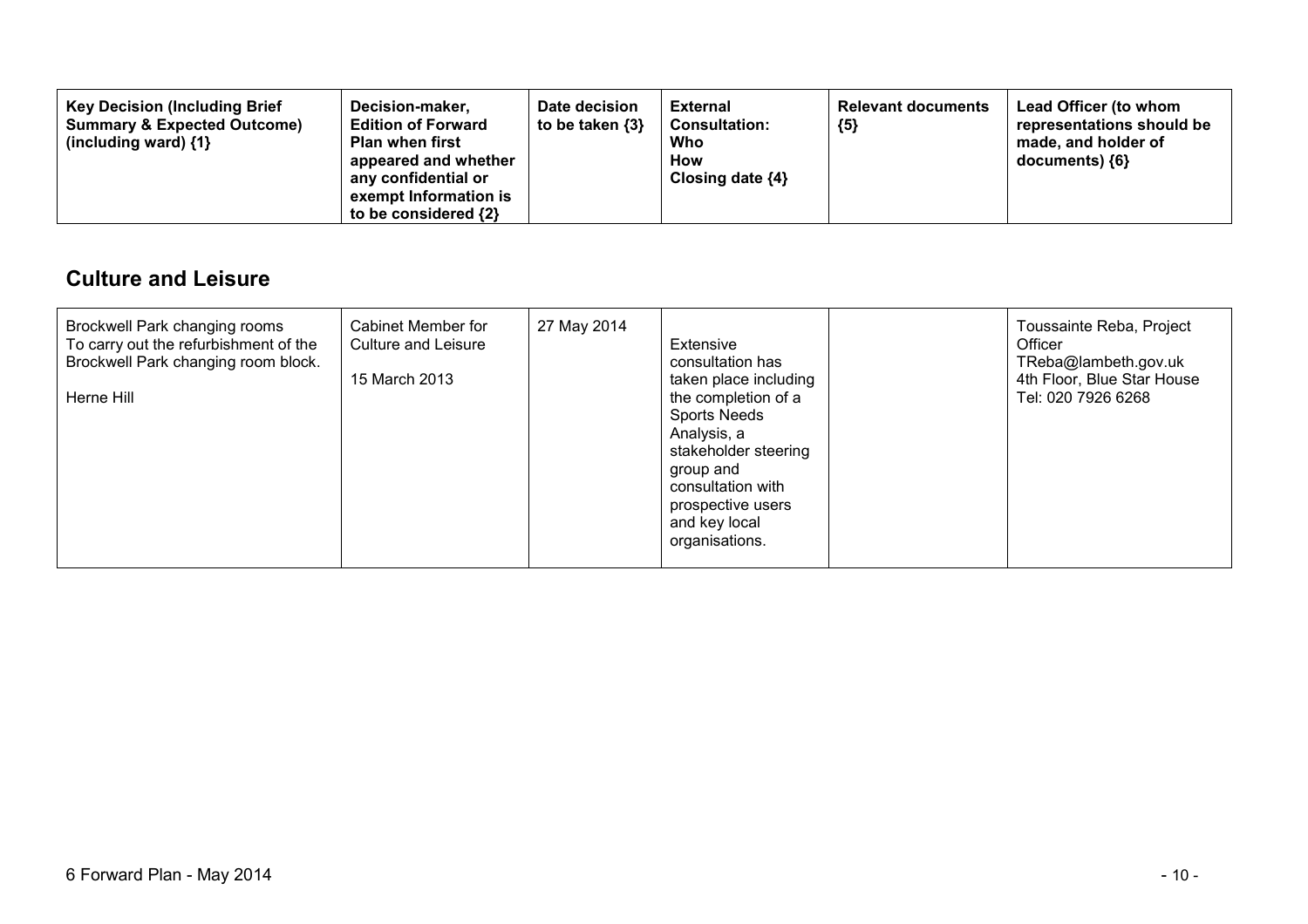| <b>Key Decision (Including Brief</b><br>Decision-maker,<br><b>Summary &amp; Expected Outcome)</b><br><b>Edition of Forward</b><br><b>Plan when first</b><br>(including ward) $\{1\}$<br>appeared and whether<br>any confidential or<br>exempt Information is<br>to be considered $\{2\}$ | Date decision<br>to be taken {3} | External<br><b>Consultation:</b><br>Who<br>How<br>Closing date $\{4\}$ | <b>Relevant documents</b><br>${5}$ | Lead Officer (to whom<br>representations should be<br>made, and holder of<br>documents) ${6}$ |
|------------------------------------------------------------------------------------------------------------------------------------------------------------------------------------------------------------------------------------------------------------------------------------------|----------------------------------|------------------------------------------------------------------------|------------------------------------|-----------------------------------------------------------------------------------------------|
|------------------------------------------------------------------------------------------------------------------------------------------------------------------------------------------------------------------------------------------------------------------------------------------|----------------------------------|------------------------------------------------------------------------|------------------------------------|-----------------------------------------------------------------------------------------------|

### **Children and Families**

| Capital Maintenance Programme<br>2013/14<br>To agree a series of essential works<br>contracts under the planned "Capital<br>Maintenance Programme"<br>These contracts consist of:<br>Replacement of the existing roof<br>covering and drainage systems at<br>Effra Primary School; Upgrade of<br>mechanical & electrical services within<br>schools across the Borough; and<br>envelope repairs, window replacement<br>and repair, roofing works and general<br>building works repairs etc across the<br>Borough.<br>These works are required and<br>essential to protect and extend the life<br>of the schools. The annual budget for<br>the proposed works is £2.56m. | Cabinet Member for<br><b>Children and Families</b><br>15 November 2013 | 27 May 2014 | Consultation with<br>Ward Councillor will<br>be through Cabinet<br>Member Children and<br>Families. The works<br>will affect most<br>Wards with works<br>being undertaken in<br>many schools across<br>the Borough. | Alfred Akpo-Teye,<br>Programme Manager<br>Aakpo-teye@lambeth.gov.uk<br><b>International House</b><br>Tel: 020 7926 9839 |
|-------------------------------------------------------------------------------------------------------------------------------------------------------------------------------------------------------------------------------------------------------------------------------------------------------------------------------------------------------------------------------------------------------------------------------------------------------------------------------------------------------------------------------------------------------------------------------------------------------------------------------------------------------------------------|------------------------------------------------------------------------|-------------|---------------------------------------------------------------------------------------------------------------------------------------------------------------------------------------------------------------------|-------------------------------------------------------------------------------------------------------------------------|
| All Wards                                                                                                                                                                                                                                                                                                                                                                                                                                                                                                                                                                                                                                                               |                                                                        |             |                                                                                                                                                                                                                     |                                                                                                                         |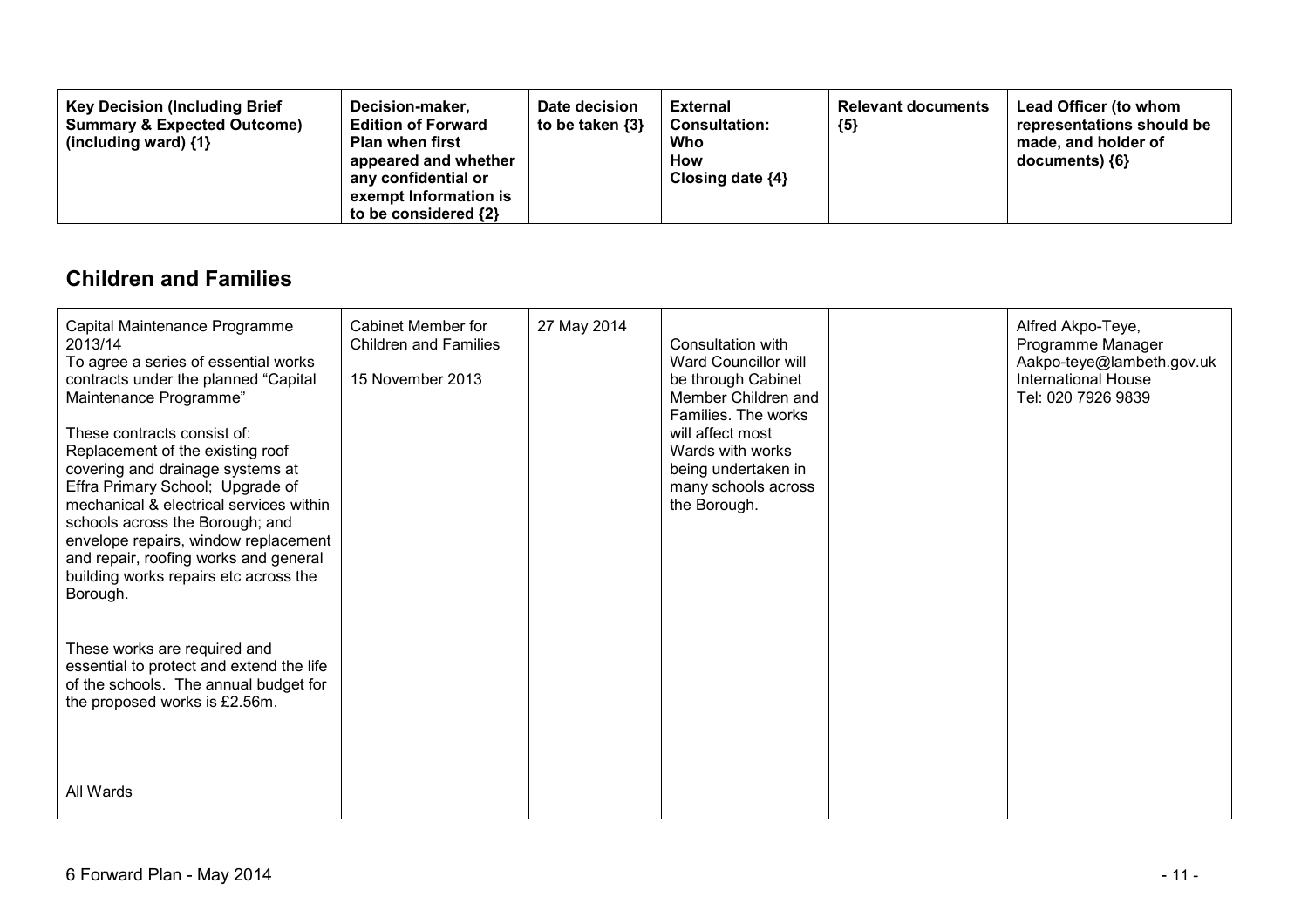| <b>Key Decision (Including Brief</b><br><b>Summary &amp; Expected Outcome)</b><br>(including ward) {1}                                                                                                                                                                                                                                                                                                                                                                                                                                                                                                                                                                                                                                                                                                                                               | Decision-maker,<br><b>Edition of Forward</b><br><b>Plan when first</b><br>appeared and whether<br>any confidential or<br>exempt Information is<br>to be considered {2} | Date decision<br>to be taken {3} | <b>External</b><br><b>Consultation:</b><br>Who<br><b>How</b><br>Closing date {4} | <b>Relevant documents</b><br>${5}$                                                                                                             | Lead Officer (to whom<br>representations should be<br>made, and holder of<br>documents) {6}                                                                              |
|------------------------------------------------------------------------------------------------------------------------------------------------------------------------------------------------------------------------------------------------------------------------------------------------------------------------------------------------------------------------------------------------------------------------------------------------------------------------------------------------------------------------------------------------------------------------------------------------------------------------------------------------------------------------------------------------------------------------------------------------------------------------------------------------------------------------------------------------------|------------------------------------------------------------------------------------------------------------------------------------------------------------------------|----------------------------------|----------------------------------------------------------------------------------|------------------------------------------------------------------------------------------------------------------------------------------------|--------------------------------------------------------------------------------------------------------------------------------------------------------------------------|
| LGFL, Network, Portal and<br><b>Management Services Contract</b><br>Extension<br>The Local Authority Schools ICT<br>service aggregates broadband and a<br>range of associated services on behalf<br>of schools. The service provider, The<br>London Grid for Learning (LGfL), was<br>set up by and is subscribed to by all<br>33 London Authorities. In 2011 LGFL<br>procured, Virgin Media as its new<br>broadband supplier. This service<br>provides connectivity to the Internet<br>and other services to all schools in<br>Lambeth. This contract extension is<br>for the provision of a broadband<br>connection to Lambeth's schools for<br>the next three years. Schools have a<br>direct contractual arrangement with<br><b>LGFL and almost all Lambeth schools</b><br>are about to begin year three of a five<br>year contract.<br>All Wards | Cabinet Member for<br><b>Children and Families</b><br>28 June 2013                                                                                                     | 27 May 2014                      | Schools                                                                          | LGFL, Network, Portal<br>and Management<br>Services Original<br>award<br>LGFL, Network, Portal<br>and Management<br>Services Original<br>award | David O'Neill, Education<br><b>Strategy Manager</b><br>DONeill@lambeth.gov.uk<br>International House, 6<br>Canterbury Crescent,<br>London, SW9 7QE<br>Tel: 020 7926 3225 |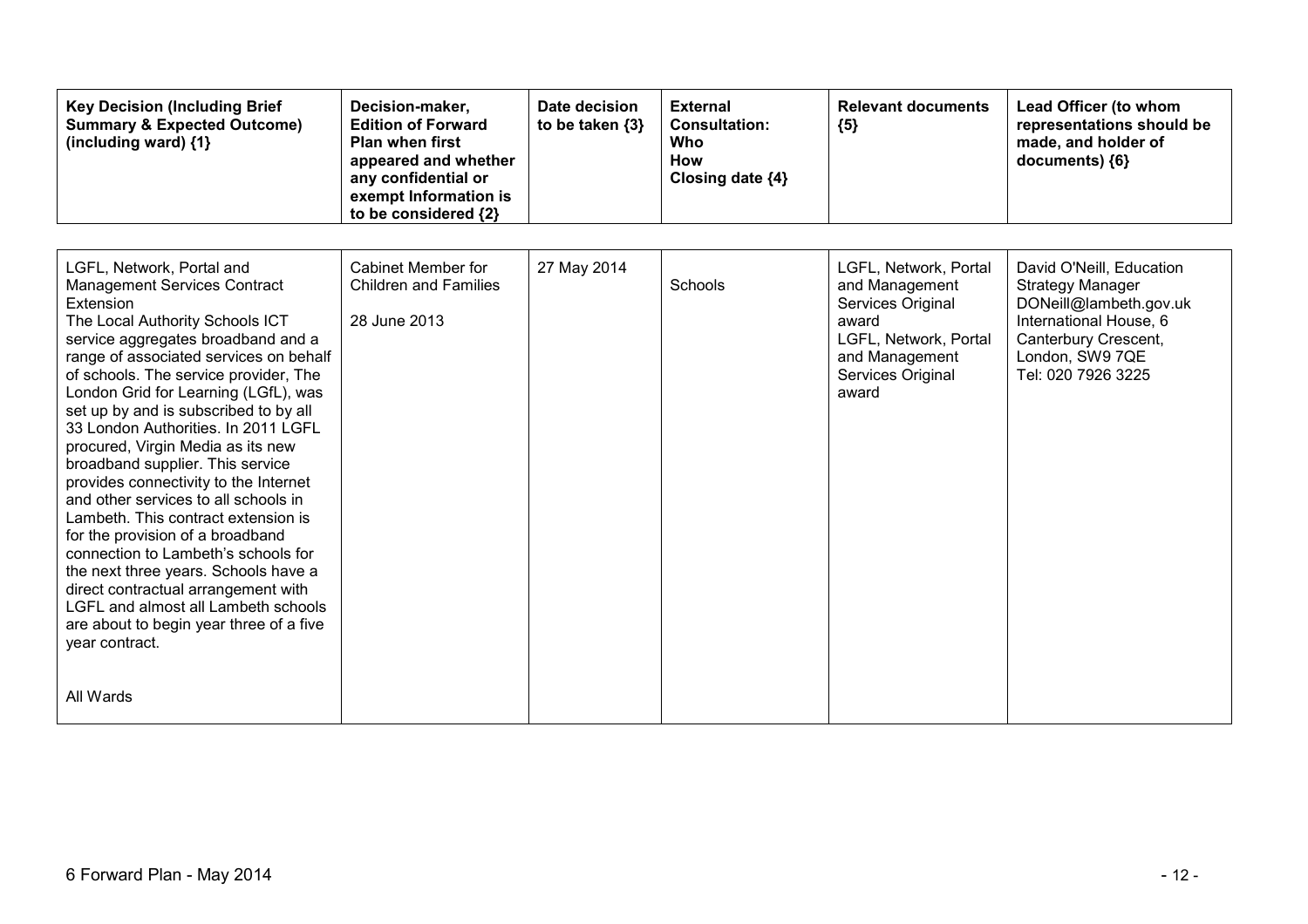| <b>Key Decision (Including Brief</b><br><b>Summary &amp; Expected Outcome)</b><br>(including ward) $\{1\}$                                                                                              | Decision-maker,<br><b>Edition of Forward</b><br><b>Plan when first</b><br>appeared and whether<br>any confidential or<br>exempt Information is<br>to be considered {2} | Date decision<br>to be taken {3} | <b>External</b><br><b>Consultation:</b><br>Who<br><b>How</b><br>Closing date {4}                               | <b>Relevant documents</b><br>${5}$          | Lead Officer (to whom<br>representations should be<br>made, and holder of<br>documents) {6}                                                                 |
|---------------------------------------------------------------------------------------------------------------------------------------------------------------------------------------------------------|------------------------------------------------------------------------------------------------------------------------------------------------------------------------|----------------------------------|----------------------------------------------------------------------------------------------------------------|---------------------------------------------|-------------------------------------------------------------------------------------------------------------------------------------------------------------|
| <b>Contract Extension for Short Breaks</b><br>Services for Children with Disabilities<br>All Wards                                                                                                      | Cabinet Member for<br><b>Children and Families</b><br>March, 2012                                                                                                      | 27 May 2014                      | n/a                                                                                                            | Officer Delegated<br><b>Decision Report</b> | Angella Daley, Strategic<br><b>Commissioning Specialist</b><br><b>Services</b><br>adaley@lambeth.gov.uk<br><b>International House</b><br>Tel: 020 7926 5213 |
| <b>Contract Extension Report for Home</b><br>Support Services for Children with<br>Disabilities (CWD)<br><b>Contract Extension Report for Home</b><br>Support Services for CWD - all wards<br>All Wards | Cabinet Member for<br><b>Children and Families</b><br>14 December 2012                                                                                                 | 27 May 2014                      | 1. Questionnaires to<br>service users<br>October 2011.<br>2. Parent/Carer<br><b>Consultation March</b><br>2011 |                                             | Angella Daley, Strategic<br><b>Commissioning Specialist</b><br><b>Services</b><br>adaley@lambeth.gov.uk<br><b>International House</b><br>Tel: 020 7926 5213 |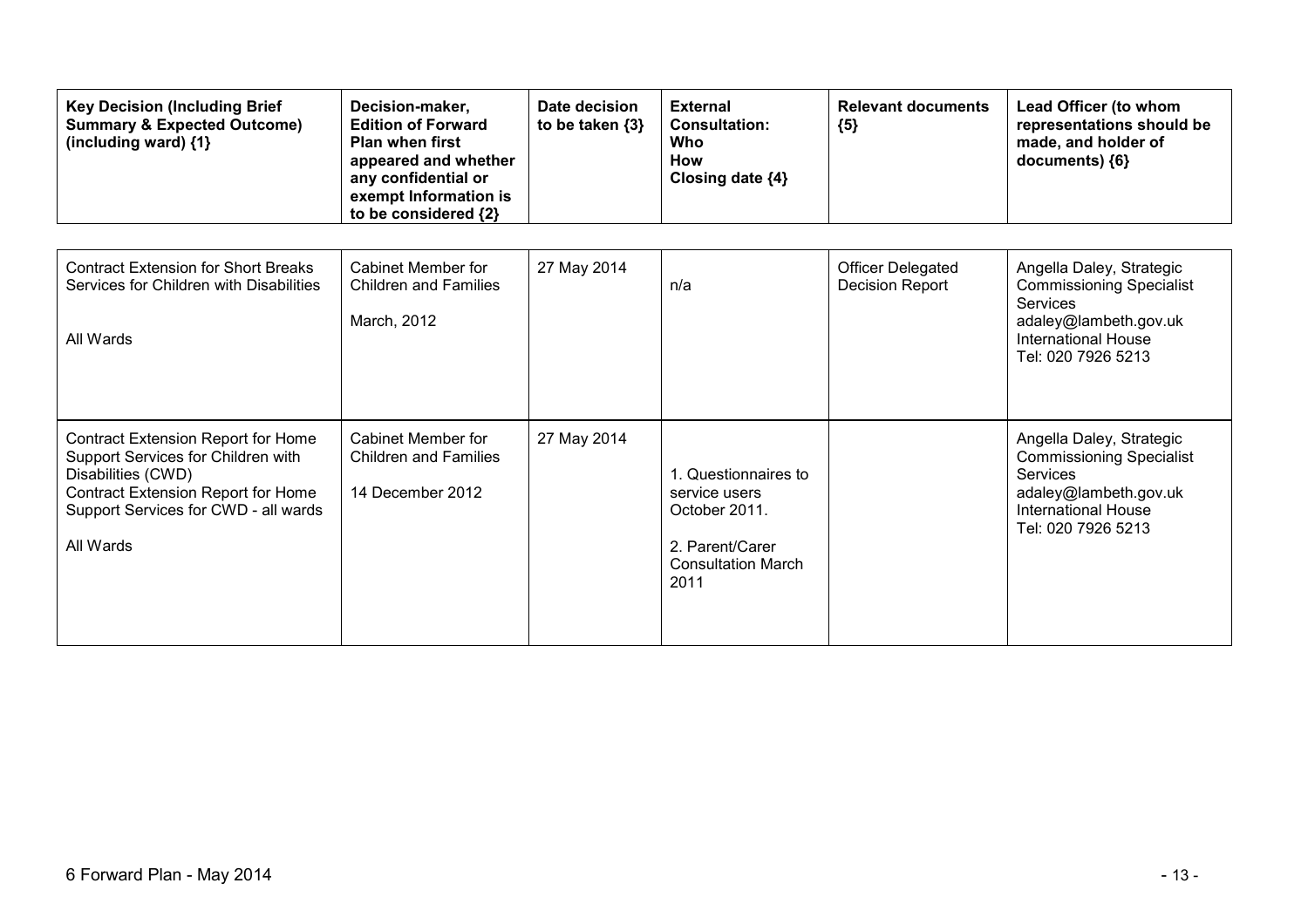| <b>Key Decision (Including Brief</b><br><b>Summary &amp; Expected Outcome)</b><br>(including ward) $\{1\}$                                                                                 | Decision-maker,<br><b>Edition of Forward</b><br><b>Plan when first</b><br>appeared and whether<br>any confidential or<br>exempt Information is<br>to be considered {2} | Date decision<br>to be taken $\{3\}$ | <b>External</b><br><b>Consultation:</b><br>Who<br>How<br>Closing date $\{4\}$                                                                                                                                                              | <b>Relevant documents</b><br>${5}$ | Lead Officer (to whom<br>representations should be<br>made, and holder of<br>documents) ${6}$                      |
|--------------------------------------------------------------------------------------------------------------------------------------------------------------------------------------------|------------------------------------------------------------------------------------------------------------------------------------------------------------------------|--------------------------------------|--------------------------------------------------------------------------------------------------------------------------------------------------------------------------------------------------------------------------------------------|------------------------------------|--------------------------------------------------------------------------------------------------------------------|
| Sudbourne School Expansion Project<br>A decision is requested for an<br>expansion project set to increase by<br>1.5 Form Entry (FE) creating 3FE for<br>the school.<br><b>Brixton Hill</b> | Cabinet Member for<br><b>Children and Families</b><br>26 July 2013                                                                                                     | 27 May 2014                          | School staff, parents,<br>children, local<br>residents, Governors,<br>council officers and<br>Cabinet Member.<br>Consultation with<br>school, service users<br>and stake holders.<br>Future statutory<br>notification process<br>with DfE. |                                    | Sylvester Eyong, Programme<br>Manager<br>seyong@lambeth.gov.uk<br><b>International House</b><br>Tel: 020 7926 3216 |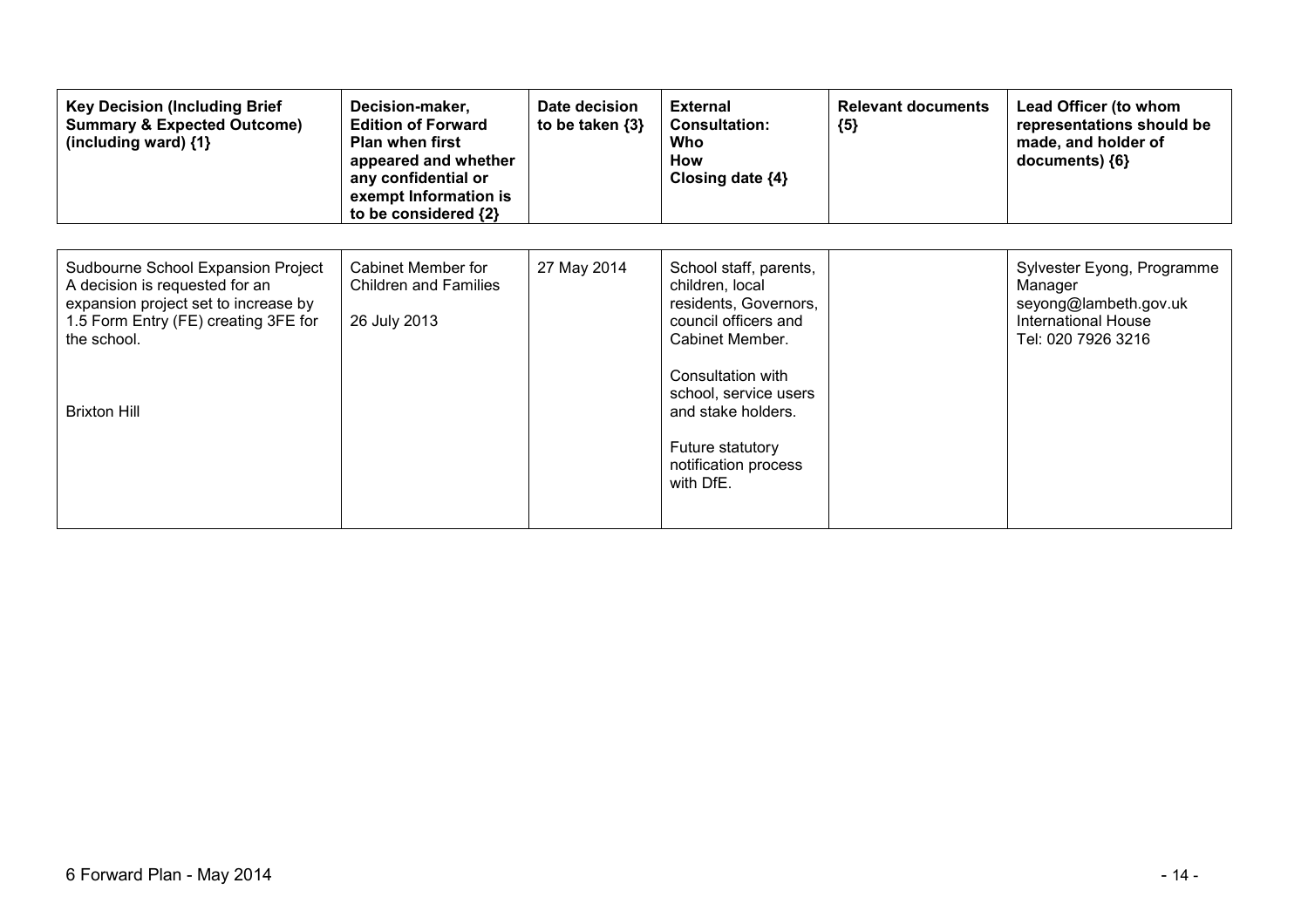| <b>Key Decision (Including Brief</b><br><b>Summary &amp; Expected Outcome)</b><br>(including ward) $\{1\}$                                                                                                                                                                                                                                                                                                                                                                                                                                                                                                                                                                                                                                                                             | Decision-maker,<br><b>Edition of Forward</b><br><b>Plan when first</b><br>appeared and whether<br>any confidential or<br>exempt Information is<br>to be considered {2} | Date decision<br>to be taken {3} | <b>External</b><br><b>Consultation:</b><br>Who<br><b>How</b><br>Closing date {4}                             | <b>Relevant documents</b><br>${5}$ | Lead Officer (to whom<br>representations should be<br>made, and holder of<br>documents) ${6}$                      |
|----------------------------------------------------------------------------------------------------------------------------------------------------------------------------------------------------------------------------------------------------------------------------------------------------------------------------------------------------------------------------------------------------------------------------------------------------------------------------------------------------------------------------------------------------------------------------------------------------------------------------------------------------------------------------------------------------------------------------------------------------------------------------------------|------------------------------------------------------------------------------------------------------------------------------------------------------------------------|----------------------------------|--------------------------------------------------------------------------------------------------------------|------------------------------------|--------------------------------------------------------------------------------------------------------------------|
| Phase A: Eamonn Fottrell Centre<br>(Michael Tippett Annex) Phase B:<br>Michael Tippett School Campus<br>Consultation and design work on the<br>annex (Eamonn Fottrell Centre)<br>started September 2013. The SEN<br>consultant identified a change in the<br>delivery of teaching and learning to<br>the pupils. The recommendation was<br>that the buildings (the annex and the<br>main building) must be modified to<br>allow better integration of support<br>services. A design team has been<br>appointed to produce a detailed<br>construction design. Once this is<br>approved it is the aim to appoint a<br>Contractor. The anticipated project<br>budget is likely to be in the region of<br>£1,160,000.00 (£500k for the annex<br>and £660k for the main campus)<br>Thornton | Cabinet Member for<br><b>Children and Families</b><br>28.04.2014                                                                                                       | 27 May 2014                      | <b>Ward Councillors</b><br>These consultations<br>are required and will<br>be planned in the<br>near future. |                                    | Sylvester Eyong, Programme<br>Manager<br>seyong@lambeth.gov.uk<br><b>International House</b><br>Tel: 020 7926 3216 |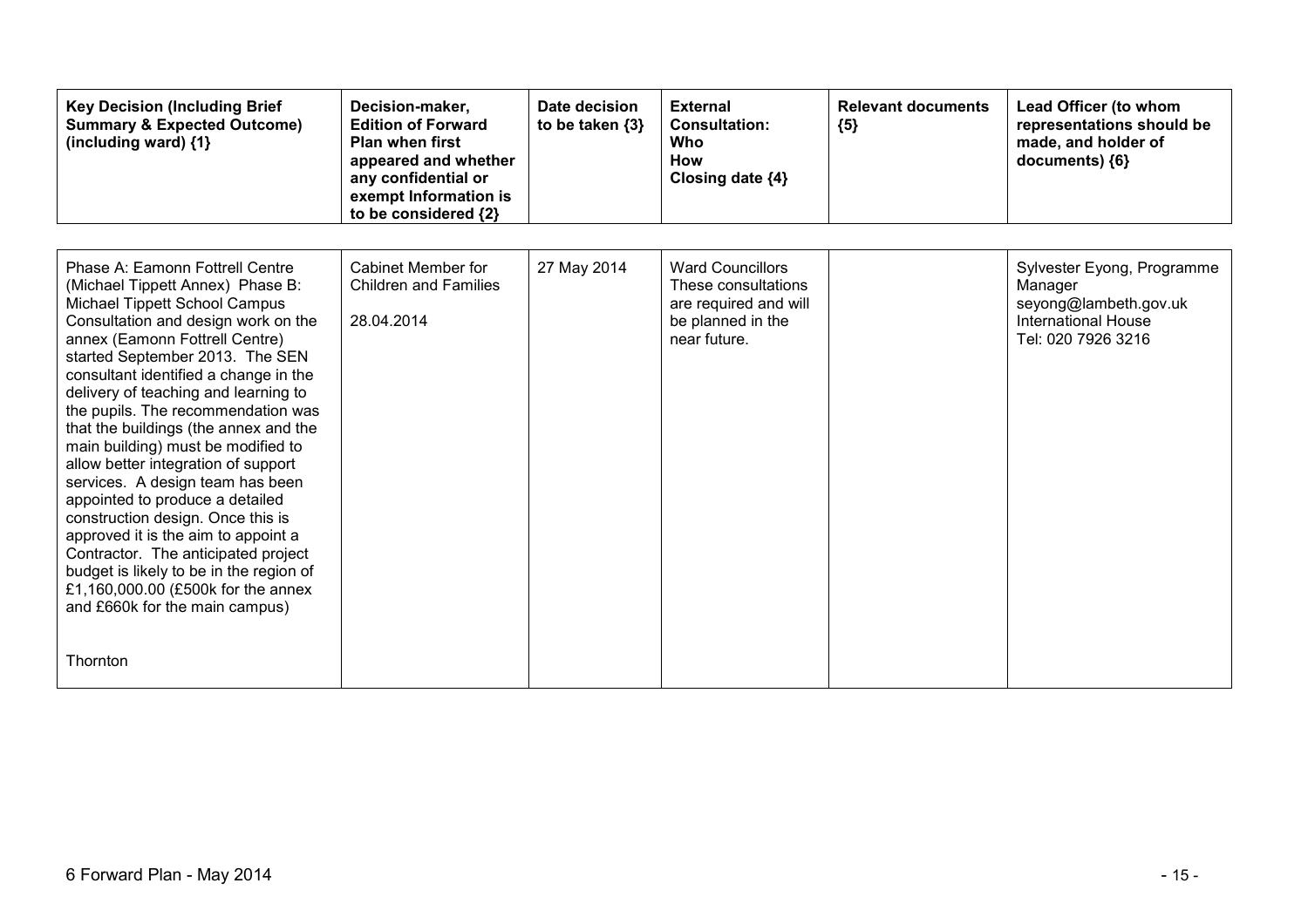| <b>Key Decision (Including Brief</b><br><b>Summary &amp; Expected Outcome)</b><br>(including ward) {1}                                                                                                                                                                                                                                                                                                                                                                                                                                                                                                                                        | Decision-maker,<br><b>Edition of Forward</b><br><b>Plan when first</b><br>appeared and whether<br>any confidential or<br>exempt Information is<br>to be considered {2} | Date decision<br>to be taken $\{3\}$ | <b>External</b><br><b>Consultation:</b><br>Who<br><b>How</b><br>Closing date {4} | <b>Relevant documents</b><br>${5}$ | Lead Officer (to whom<br>representations should be<br>made, and holder of<br>documents) ${6}$   |
|-----------------------------------------------------------------------------------------------------------------------------------------------------------------------------------------------------------------------------------------------------------------------------------------------------------------------------------------------------------------------------------------------------------------------------------------------------------------------------------------------------------------------------------------------------------------------------------------------------------------------------------------------|------------------------------------------------------------------------------------------------------------------------------------------------------------------------|--------------------------------------|----------------------------------------------------------------------------------|------------------------------------|-------------------------------------------------------------------------------------------------|
| Procurement of management<br>information system(s) for school<br>admissions, Families Information<br>Service and children's centres<br>The London Borough of Lambeth is<br>seeking to procure a suite of<br>management information systems to<br>be used within its children's services<br>to support the delivery of school<br>admissions, children's centre<br>programme, Families Information<br>Service (FIS) and education welfare.<br>The envisaged outcomes of the<br>procurement exercise include further<br>improvement of the functionalities and<br>performances of all systems as well as<br>better value for money.<br>All Wards | Cabinet Member for<br><b>Children and Families</b><br>25.04.14                                                                                                         | 27 May 2014                          | This project relates to<br>internal management<br>information<br>processes       |                                    | Veronika Javorova, FIS and<br>Systems Manager<br>Vjavorova@lambeth.gov.uk<br>Tel: 020 7926 9319 |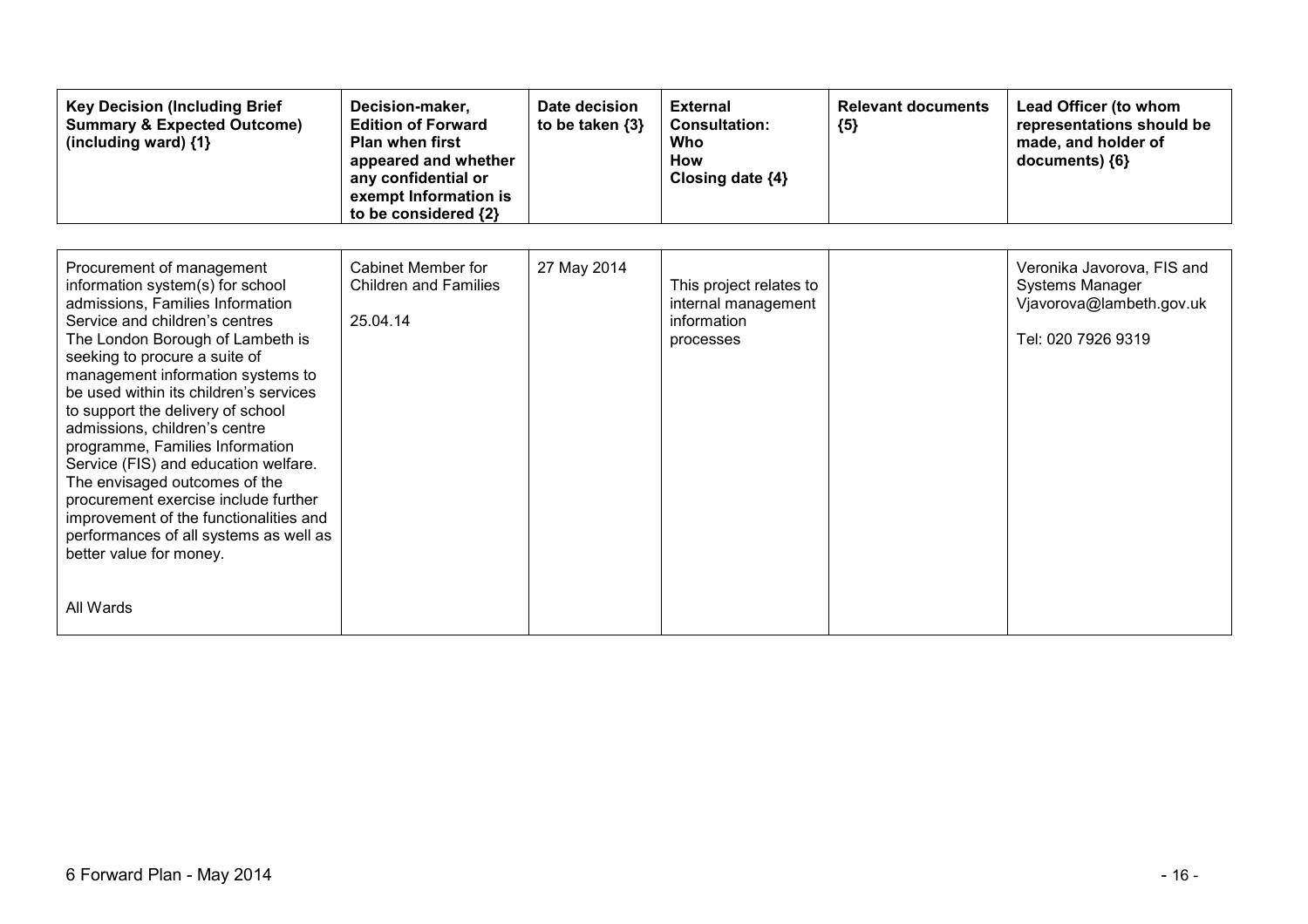| <b>Key Decision (Including Brief</b><br><b>Summary &amp; Expected Outcome)</b><br>(including ward) {1}                                                                                                                                                                                                                                                                                                                                                                                                                                                                                                                                                                                                          | Decision-maker,<br><b>Edition of Forward</b><br><b>Plan when first</b><br>appeared and whether<br>any confidential or<br>exempt Information is<br>to be considered {2} | Date decision<br>to be taken {3} | <b>External</b><br><b>Consultation:</b><br>Who<br>How<br>Closing date {4}                                                                                                                                                                                                                                                                                                                                                                                                                             | <b>Relevant documents</b><br>${5}$ | Lead Officer (to whom<br>representations should be<br>made, and holder of<br>documents) {6}                             |
|-----------------------------------------------------------------------------------------------------------------------------------------------------------------------------------------------------------------------------------------------------------------------------------------------------------------------------------------------------------------------------------------------------------------------------------------------------------------------------------------------------------------------------------------------------------------------------------------------------------------------------------------------------------------------------------------------------------------|------------------------------------------------------------------------------------------------------------------------------------------------------------------------|----------------------------------|-------------------------------------------------------------------------------------------------------------------------------------------------------------------------------------------------------------------------------------------------------------------------------------------------------------------------------------------------------------------------------------------------------------------------------------------------------------------------------------------------------|------------------------------------|-------------------------------------------------------------------------------------------------------------------------|
| St Leonard's Primary - Main<br>Contractor<br>The decision will enable the contract<br>to be raised and the works<br>undertaken. The works will include<br>internal and external refurbishment<br>and remodelling works as required.<br>The works will also include the<br>provision of a new 30-place nursery<br>along with the demolition of the<br>existing caretaker's house.<br>The annual budget for the proposed<br>works will result in the spend of circa<br>£2.5M excluding FFE and ICT<br>equipment.<br>The request for approval to appoint<br>the successful tenderers for the<br>construction contract will be presented<br>in May 2014.<br>St Leonards; Streatham South;<br><b>Streatham Wells</b> | Cabinet Member for<br><b>Children and Families</b><br>3 January 2014                                                                                                   | 2 Jun 2014                       | Schools<br><b>Stakeholders</b><br>Consultation with key<br>stakeholders /<br>schools etc. has<br>been on-going.<br>During a process of<br>feasibility the school<br>and stakeholders<br>have been informed<br>of the nature of the<br>works required. Once<br>the Architects have<br>produced a design,<br>public meetings will<br>be held at the school<br>and all stakeholders<br>invited. Informal<br>consultation with all<br>stakeholders will be<br>followed by a<br>statutory<br>consultation. |                                    | Alfred Akpo-Teye,<br>Programme Manager<br>Aakpo-teye@lambeth.gov.uk<br><b>International House</b><br>Tel: 020 7926 9839 |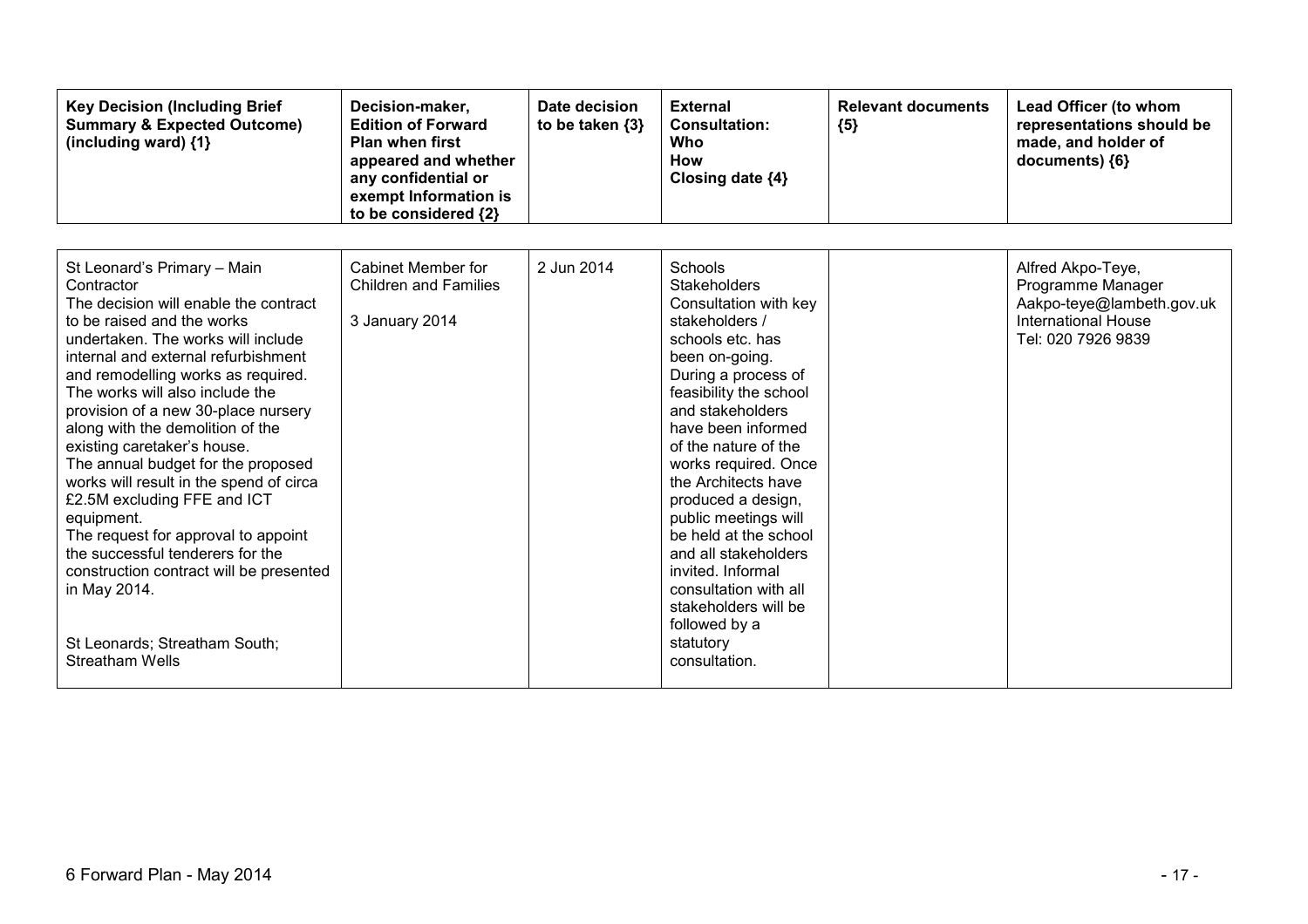| <b>Key Decision (Including Brief</b><br><b>Summary &amp; Expected Outcome)</b><br>(including ward) {1}                                                                                                                       | Decision-maker,<br><b>Edition of Forward</b><br><b>Plan when first</b><br>appeared and whether<br>any confidential or<br>exempt Information is<br>to be considered {2} | Date decision<br>to be taken $\{3\}$ | <b>External</b><br><b>Consultation:</b><br>Who<br><b>How</b><br>Closing date {4}                                                                                                                                                                                                                                                                                                                                                                                                                        | <b>Relevant documents</b><br>${5}$ | Lead Officer (to whom<br>representations should be<br>made, and holder of<br>documents) {6}                             |
|------------------------------------------------------------------------------------------------------------------------------------------------------------------------------------------------------------------------------|------------------------------------------------------------------------------------------------------------------------------------------------------------------------|--------------------------------------|---------------------------------------------------------------------------------------------------------------------------------------------------------------------------------------------------------------------------------------------------------------------------------------------------------------------------------------------------------------------------------------------------------------------------------------------------------------------------------------------------------|------------------------------------|-------------------------------------------------------------------------------------------------------------------------|
| Capital Maintenance Programme<br>2014/15<br>The decision will enable a series of<br>essential works contracts under the<br>planned "Capital Maintenance<br>Programme" to be raised and the<br>works undertaken.<br>All Wards | <b>Cabinet Member for</b><br><b>Children and Families</b><br>3 January 2014                                                                                            | 2 Jun 2014                           | Schools<br>Key stakeholders<br>Consultation with key<br>stakeholders /<br>schools etc. has<br>been on-going.<br>During a process of<br>feasibility and design<br>for specific works all<br>schools and<br>stakeholders have<br>been informed of the<br>nature of the works<br>required and updated<br>along the way. Once<br>contacts are awarded<br>to specific<br>contractors more<br>detailed information<br>will be issued to all<br>regarding programme<br>dates etc. This<br>process is on-going. |                                    | Alfred Akpo-Teye,<br>Programme Manager<br>Aakpo-teye@lambeth.gov.uk<br><b>International House</b><br>Tel: 020 7926 9839 |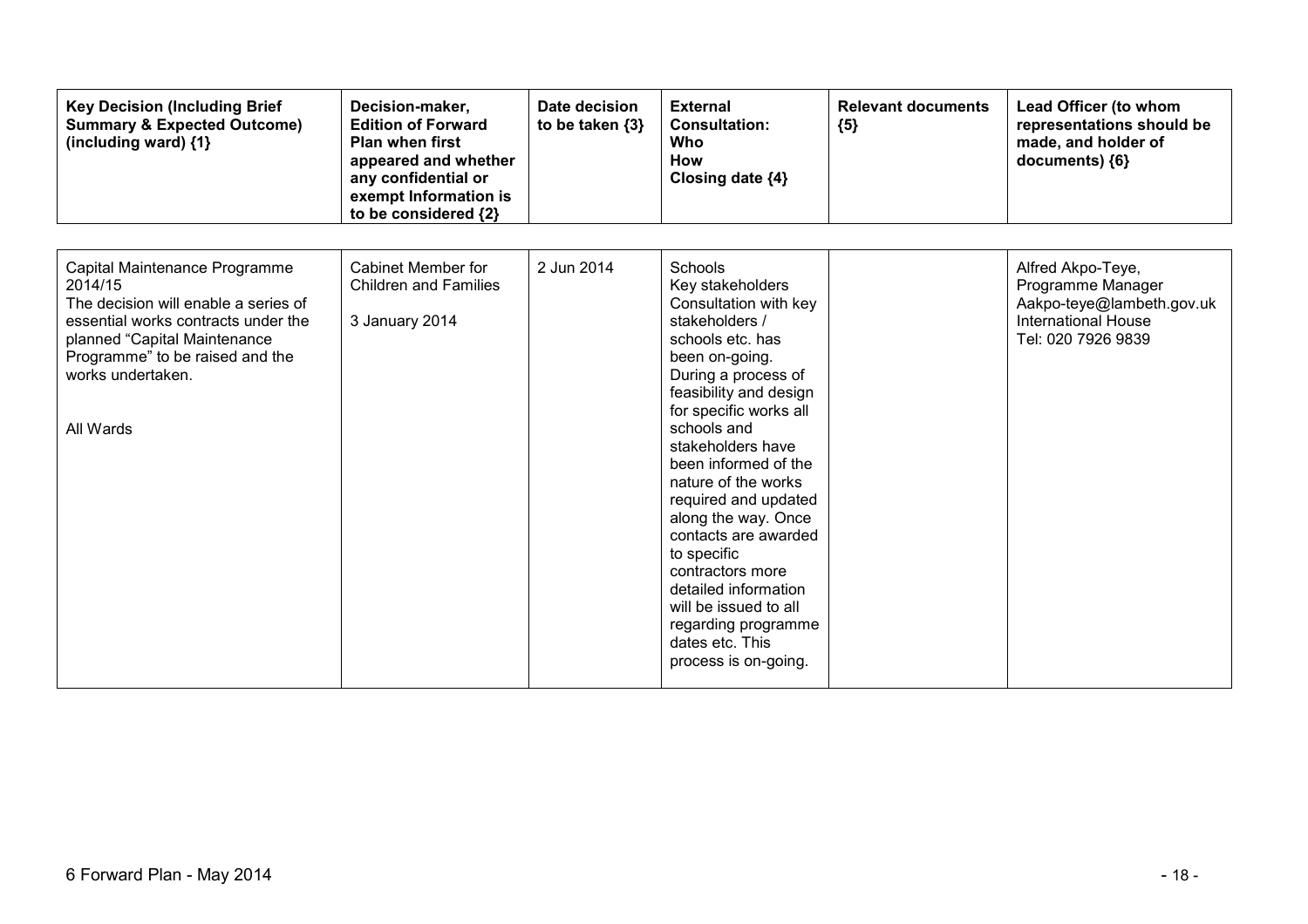| <b>Key Decision (Including Brief</b><br><b>Summary &amp; Expected Outcome)</b><br>(including ward) {1}                                                                                                                                                                                                                                                                                                                                                                                                                                         | Decision-maker,<br><b>Edition of Forward</b><br><b>Plan when first</b><br>appeared and whether<br>any confidential or<br>exempt Information is<br>to be considered {2} | Date decision<br>to be taken $\{3\}$ | <b>External</b><br><b>Consultation:</b><br>Who<br>How<br>Closing date {4}                                                                                                                                                                                                                                                                                                                                                                                                                          | <b>Relevant documents</b><br>${5}$ | Lead Officer (to whom<br>representations should be<br>made, and holder of<br>documents) {6}                        |
|------------------------------------------------------------------------------------------------------------------------------------------------------------------------------------------------------------------------------------------------------------------------------------------------------------------------------------------------------------------------------------------------------------------------------------------------------------------------------------------------------------------------------------------------|------------------------------------------------------------------------------------------------------------------------------------------------------------------------|--------------------------------------|----------------------------------------------------------------------------------------------------------------------------------------------------------------------------------------------------------------------------------------------------------------------------------------------------------------------------------------------------------------------------------------------------------------------------------------------------------------------------------------------------|------------------------------------|--------------------------------------------------------------------------------------------------------------------|
| Paxton, Woodmansterne & St John's<br><b>Angell Town Primary Schools</b><br>Expansion - Main Contractor<br>The decision will enable the contract<br>to be raised and the works<br>undertaken. The total budget for the<br>proposed works will result in the<br>spend of circa £18m which is made up<br>of Targeted Basic Needs and Basic<br>Needs Funding.<br>The request for approval to appoint<br>the successful tenderers for the<br>construction contract will be presented<br>in May 2014.<br>Coldharbour; Gipsy Hill; Streatham<br>South | Cabinet Member for<br><b>Children and Families</b>                                                                                                                     | 2 Jun 2014                           | Key<br>stakeholders/schools<br>Consultation with key<br>stakeholders /<br>schools etc. has<br>been on-going.<br>During a process of<br>feasibility the school<br>and stakeholders<br>have been informed<br>of the nature of the<br>works required. Once<br>the Architects have<br>produced a design,<br>public meetings will<br>be held at the school<br>and all stakeholders<br>invited. Informal<br>consultation with all<br>stakeholders will be<br>followed by a<br>statutory<br>consultation. |                                    | Sylvester Eyong, Programme<br>Manager<br>seyong@lambeth.gov.uk<br><b>International House</b><br>Tel: 020 7926 3216 |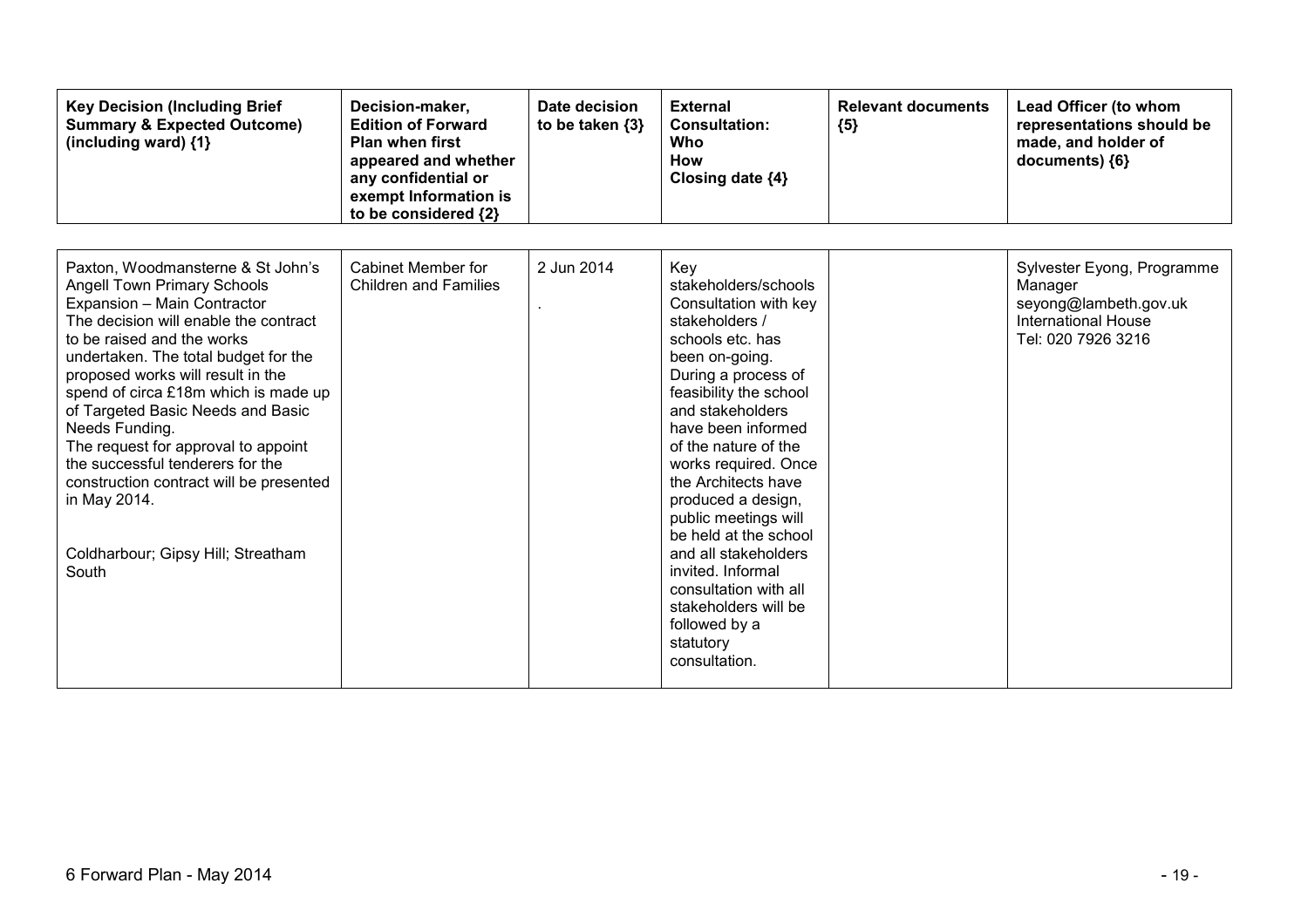| <b>Key Decision (Including Brief</b><br><b>Summary &amp; Expected Outcome)</b><br>(including ward) {1}                                                                                                                                                                                                                                                                                                                                                                                                                                                                                   | Decision-maker,<br><b>Edition of Forward</b><br><b>Plan when first</b><br>appeared and whether<br>any confidential or<br>exempt Information is<br>to be considered {2} | Date decision<br>to be taken $\{3\}$ | <b>External</b><br><b>Consultation:</b><br>Who<br><b>How</b><br>Closing date $\{4\}$                                      | <b>Relevant documents</b><br>${5}$ | Lead Officer (to whom<br>representations should be<br>made, and holder of<br>documents) {6}                             |
|------------------------------------------------------------------------------------------------------------------------------------------------------------------------------------------------------------------------------------------------------------------------------------------------------------------------------------------------------------------------------------------------------------------------------------------------------------------------------------------------------------------------------------------------------------------------------------------|------------------------------------------------------------------------------------------------------------------------------------------------------------------------|--------------------------------------|---------------------------------------------------------------------------------------------------------------------------|------------------------------------|-------------------------------------------------------------------------------------------------------------------------|
| <b>Telferscot Primary School Expansion</b><br>There is a growing demand for<br>Primary School Places in Lambeth<br>and especially in the South of the<br>Borough where there has been a<br>significant increase in applications<br>over the past few years. To help meet<br>this demand it is proposed to expand<br>Telferscot School from 1 form of entry<br>per year i.e. 30 children per year to<br>two forms of entry (60 children per<br>year).<br>It is planned for this proposed project<br>to be completed by September 2015.<br>The budget for this project is £4m.<br>Thornton | Cabinet Member for<br><b>Children and Families</b><br>25.04.14                                                                                                         | 9 Jun 2014                           | All stakeholders will<br>be consulted as part<br>of the Planning and<br>statutory education<br>consultation<br>processes. |                                    | Alfred Akpo-Teye,<br>Programme Manager<br>Aakpo-teye@lambeth.gov.uk<br><b>International House</b><br>Tel: 020 7926 9839 |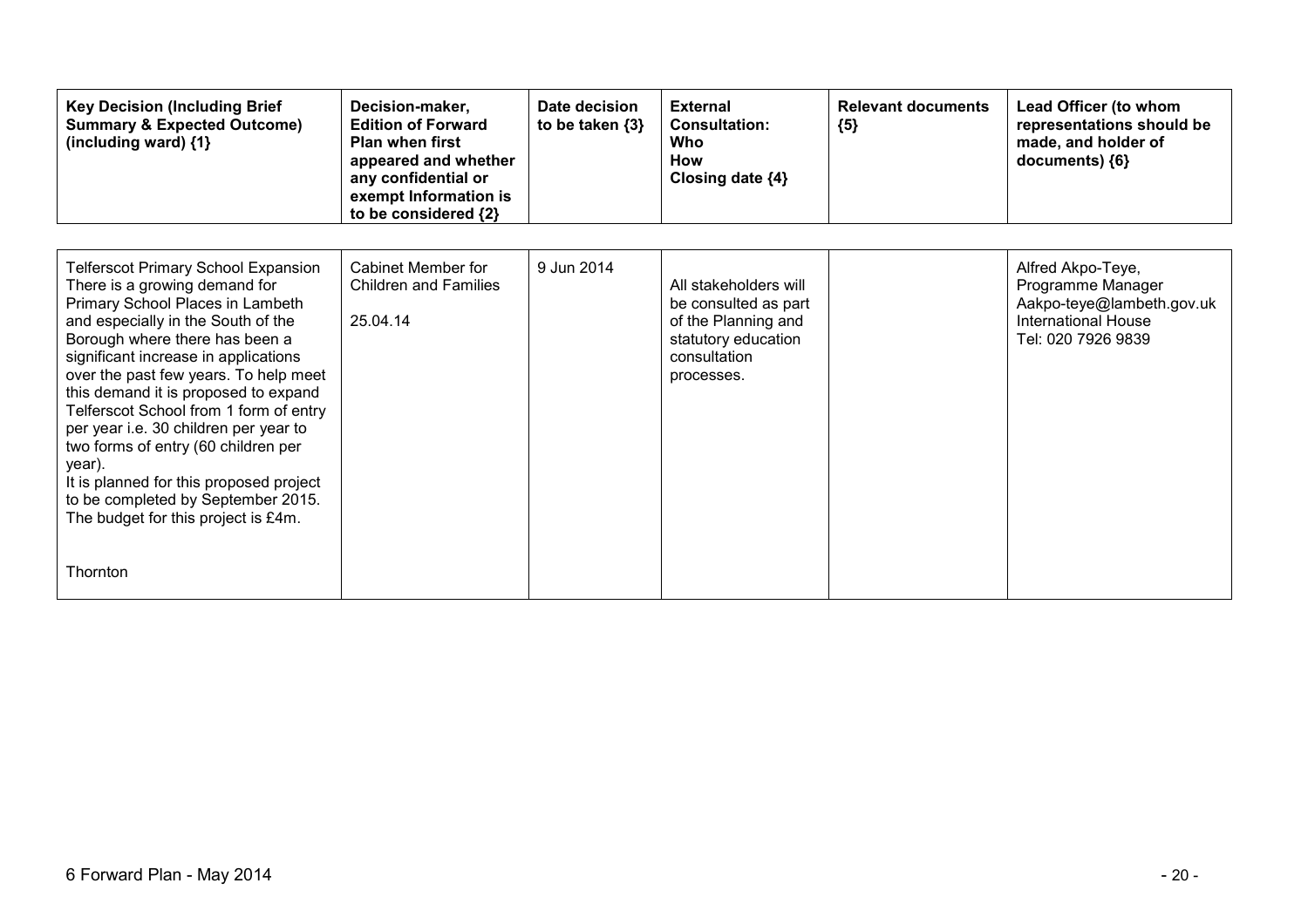| <b>Key Decision (Including Brief</b><br><b>Summary &amp; Expected Outcome)</b><br>(including ward) $\{1\}$ | Decision-maker,<br><b>Edition of Forward</b><br><b>Plan when first</b><br>appeared and whether<br>any confidential or<br>exempt Information is<br>to be considered {2} | Date decision<br>to be taken {3} | <b>External</b><br><b>Consultation:</b><br>Who<br>How<br>Closing date $\{4\}$ | <b>Relevant documents</b><br>${5}$ | Lead Officer (to whom<br>representations should be<br>made, and holder of<br>documents) {6} |
|------------------------------------------------------------------------------------------------------------|------------------------------------------------------------------------------------------------------------------------------------------------------------------------|----------------------------------|-------------------------------------------------------------------------------|------------------------------------|---------------------------------------------------------------------------------------------|
|------------------------------------------------------------------------------------------------------------|------------------------------------------------------------------------------------------------------------------------------------------------------------------------|----------------------------------|-------------------------------------------------------------------------------|------------------------------------|---------------------------------------------------------------------------------------------|

## **Environment and Sustainability**

| Environmental Services Fees and<br>Charges<br>Agree to the changes to the<br><b>Environmental Services Fees and</b><br>Charges to be applicable from Apil<br>2014.<br>All Wards | Cabinet Member for<br>Environment and<br>Sustainability<br>31 January 2014 | 27 May 2014 |  | Michael C Clarke, Public<br><b>Environment Manager</b><br>mcclarke@lambeth.gov.uk<br>1st Floor, Service Team<br>House, 185-205<br>Shakespeare Road, London,<br><b>SE24 0PZ</b><br>Tel: 020 7926 0528 |
|---------------------------------------------------------------------------------------------------------------------------------------------------------------------------------|----------------------------------------------------------------------------|-------------|--|------------------------------------------------------------------------------------------------------------------------------------------------------------------------------------------------------|
|                                                                                                                                                                                 |                                                                            |             |  |                                                                                                                                                                                                      |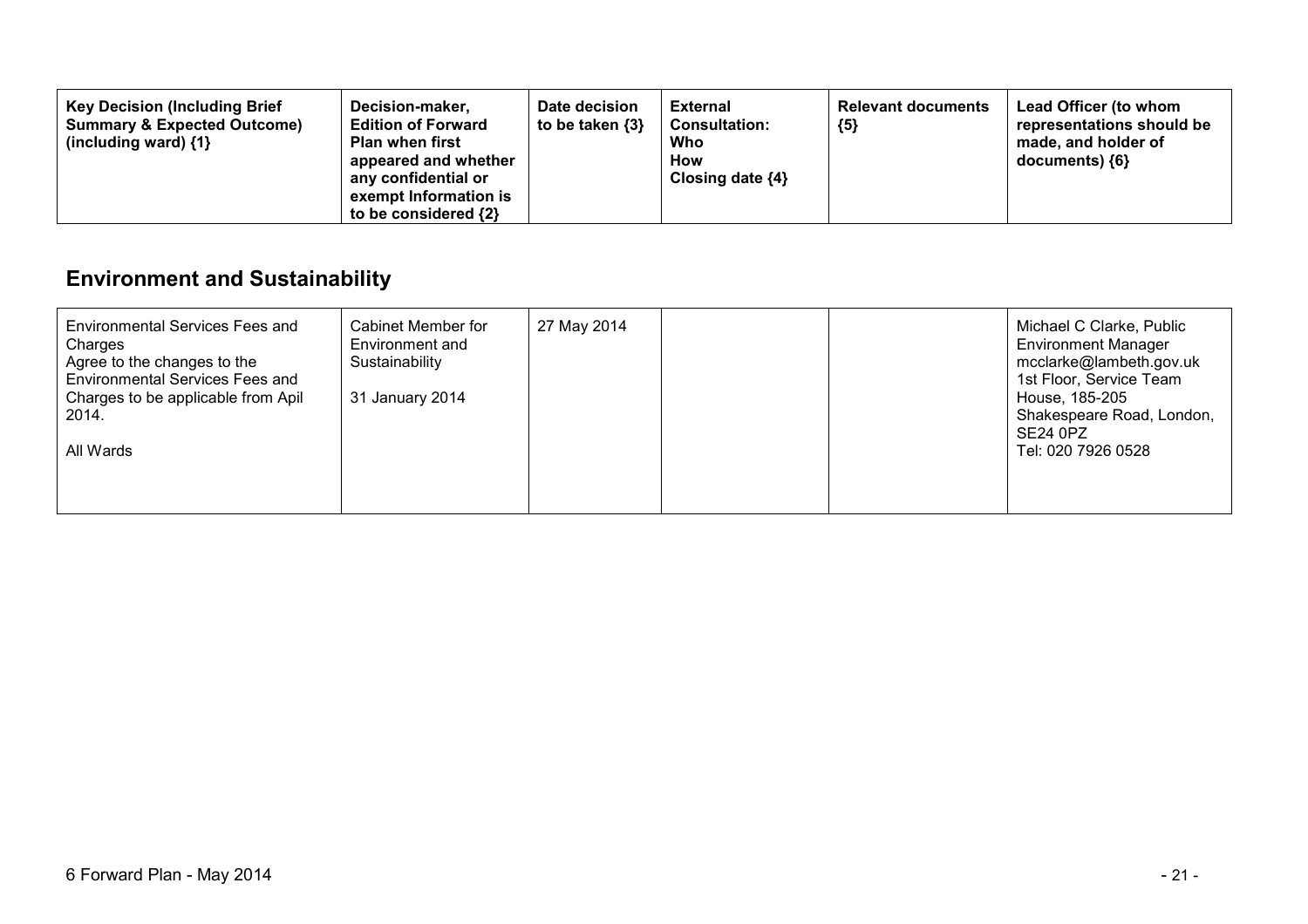| <b>Key Decision (Including Brief</b><br>Decision-maker,<br><b>Summary &amp; Expected Outcome)</b><br><b>Edition of Forward</b><br><b>Plan when first</b><br>(including ward) $\{1\}$<br>appeared and whether<br>any confidential or<br>exempt Information is<br>to be considered {2} | Date decision<br>to be taken {3} | <b>External</b><br><b>Consultation:</b><br>Who<br>How<br>Closing date $\{4\}$ | <b>Relevant documents</b><br>${5}$ | Lead Officer (to whom<br>representations should be<br>made, and holder of<br>documents) ${6}$ |
|--------------------------------------------------------------------------------------------------------------------------------------------------------------------------------------------------------------------------------------------------------------------------------------|----------------------------------|-------------------------------------------------------------------------------|------------------------------------|-----------------------------------------------------------------------------------------------|
|--------------------------------------------------------------------------------------------------------------------------------------------------------------------------------------------------------------------------------------------------------------------------------------|----------------------------------|-------------------------------------------------------------------------------|------------------------------------|-----------------------------------------------------------------------------------------------|

#### **Finance and Resources**

| Community-led, borough-wide Wi-Fi<br>To seek the approval of Cabinet to<br>adopt a strategy of developing and<br>implementing a mutual/social<br>enterprise model through the use of<br>council owned assets to deliver a Wi-<br>Fi network, which would support the<br>Council's policy of actively addressing<br>digital inclusion as well as offer the<br>potential of generating cost savings for<br>Lambeth Council.<br>All Wards | <b>Cabinet Member for</b><br><b>Finance and Resources</b><br>13.12.13    | 27 May 2014 | To follow                    | Ollie Parrish<br>OParrish@lambeth.gov.uk                                                                               |
|----------------------------------------------------------------------------------------------------------------------------------------------------------------------------------------------------------------------------------------------------------------------------------------------------------------------------------------------------------------------------------------------------------------------------------------|--------------------------------------------------------------------------|-------------|------------------------------|------------------------------------------------------------------------------------------------------------------------|
| Supply of Heating Fuels<br>To supply heating fuels to Lambeth<br>communal boilers.<br>All Wards                                                                                                                                                                                                                                                                                                                                        | <b>Cabinet Member for</b><br><b>Finance and Resources</b><br>March, 2012 | 27 May 2014 | No external<br>consultation. | Christian Bray, Finance<br>Services Manager<br>cbray@lambeth.gov.uk<br><b>Olive Morris House</b><br>Tel: 020 7926 2693 |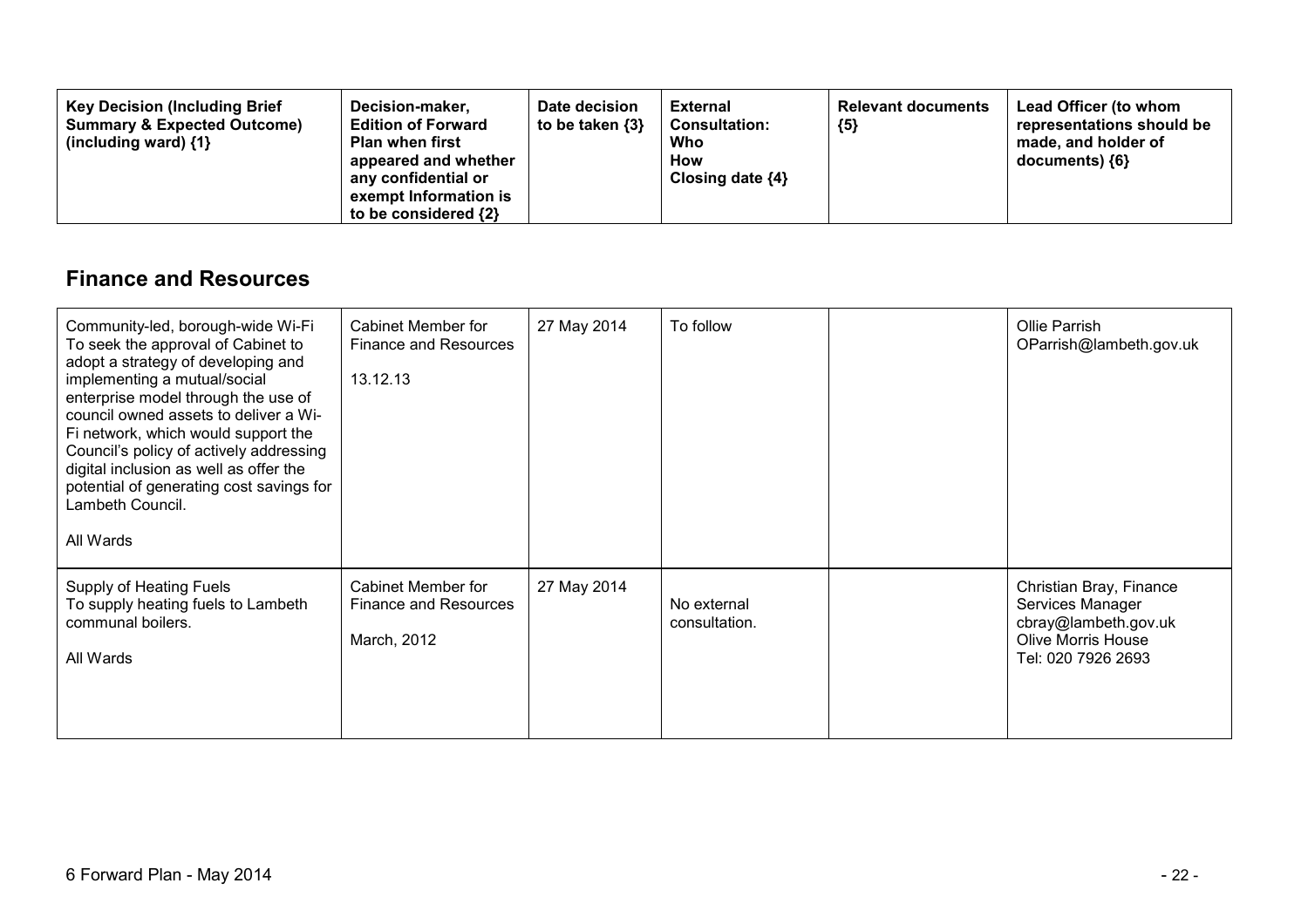| <b>Key Decision (Including Brief</b><br><b>Summary &amp; Expected Outcome)</b><br>(including ward) $\{1\}$                                                                                                                                               | Decision-maker,<br><b>Edition of Forward</b><br><b>Plan when first</b><br>appeared and whether<br>any confidential or<br>exempt Information is<br>to be considered {2} | Date decision<br>to be taken {3} | <b>External</b><br><b>Consultation:</b><br>Who<br><b>How</b><br>Closing date {4} | <b>Relevant documents</b><br>${5}$ | Lead Officer (to whom<br>representations should be<br>made, and holder of<br>documents) {6}                                                                                     |
|----------------------------------------------------------------------------------------------------------------------------------------------------------------------------------------------------------------------------------------------------------|------------------------------------------------------------------------------------------------------------------------------------------------------------------------|----------------------------------|----------------------------------------------------------------------------------|------------------------------------|---------------------------------------------------------------------------------------------------------------------------------------------------------------------------------|
| <b>Corporate Banking Contract</b><br>Provision of corporate banking service<br>for London Borough of Lambeth.<br>All Wards                                                                                                                               | Cabinet Member for<br><b>Finance and Resources</b><br>28 June 2013                                                                                                     | 27 May 2014                      | n/a                                                                              |                                    | Patricia Anamoah, Head of<br><b>Business &amp; Facilities</b><br>Management<br>PAnamoah@lambeth.gov.uk<br>1st Floor, Olive Morris House,<br>18 Brixton Hill, London, SW2<br>1RL |
| Programmed Replacement Building<br><b>Services Contract</b><br>Approval of contract designed to<br>deliver capital replacement of systems<br>and installations to bring non-core<br>Council buildings to a safe and<br>compliant condition.<br>All Wards | <b>Cabinet Member for</b><br><b>Finance and Resources</b><br>February 2012                                                                                             | 27 May 2014                      | N/A                                                                              |                                    | Uzo Nwanze, Head of Asset<br>Strategy<br>unwanze@lambeth.gov.uk<br><b>Hambrook House</b><br>Tel: 020 7926 9324                                                                  |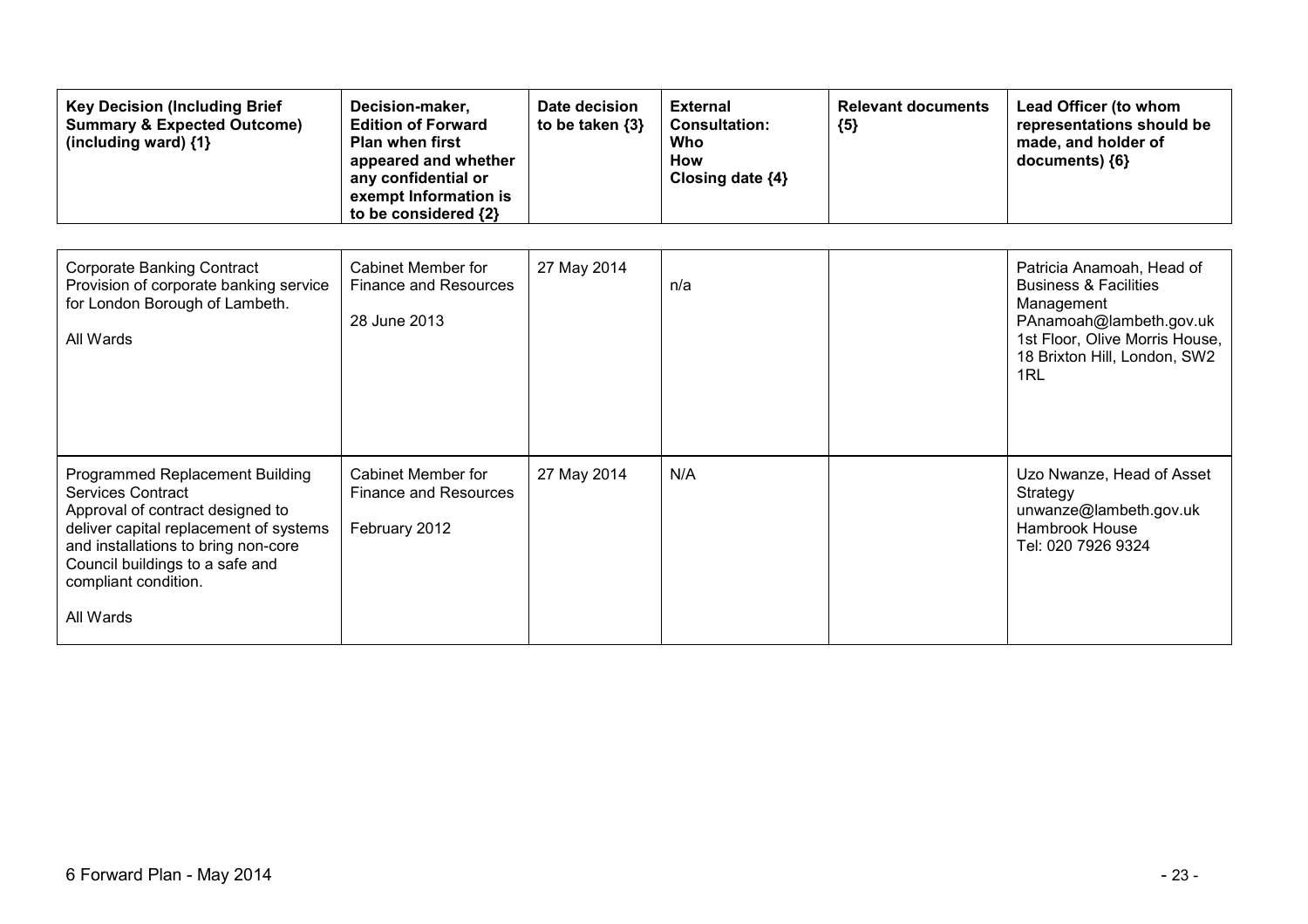| <b>Key Decision (Including Brief</b><br><b>Summary &amp; Expected Outcome)</b><br>(including ward) {1}                                                                                                                                                        | Decision-maker,<br><b>Edition of Forward</b><br>Plan when first<br>appeared and whether<br>any confidential or<br>exempt Information is<br>to be considered {2} | Date decision<br>to be taken $\{3\}$ | <b>External</b><br><b>Consultation:</b><br>Who<br><b>How</b><br>Closing date {4}                                                                                                                                                                                                                                                      | <b>Relevant documents</b><br>${5}$ | Lead Officer (to whom<br>representations should be<br>made, and holder of<br>documents) {6}                           |
|---------------------------------------------------------------------------------------------------------------------------------------------------------------------------------------------------------------------------------------------------------------|-----------------------------------------------------------------------------------------------------------------------------------------------------------------|--------------------------------------|---------------------------------------------------------------------------------------------------------------------------------------------------------------------------------------------------------------------------------------------------------------------------------------------------------------------------------------|------------------------------------|-----------------------------------------------------------------------------------------------------------------------|
| Streatham, Lambeth and West<br>Norwood Cemeteries: Refurbishment<br>to chapels, offices and toilet block<br>This report is seeking to agree the<br>procurement of a contractor to<br>refurbish buildings on 3 cemeteries<br>managed by Lambeth.<br>Gipsy Hill | Cabinet Member for<br><b>Finance and Resources</b><br>2 May 2014                                                                                                | 2 Jun 2014                           | Consultations have<br>been carried out with:<br>1. The cemeteries<br>service<br>2. The Friends of<br><b>Streatham Cemetery</b><br>3. The West<br>Norwood Cemetery<br>Management<br>Committee via other<br>Lambeth Officers<br>4. Cabinet members<br>at CMB briefings and<br>as part of the signing<br>off of the Gateway 2<br>report. |                                    | Tolu Fatogbe, Building<br><b>Technical Manager</b><br>tfatogbe@lambeth.gov.uk<br>Hambrook House<br>Tel: 020 7926 9228 |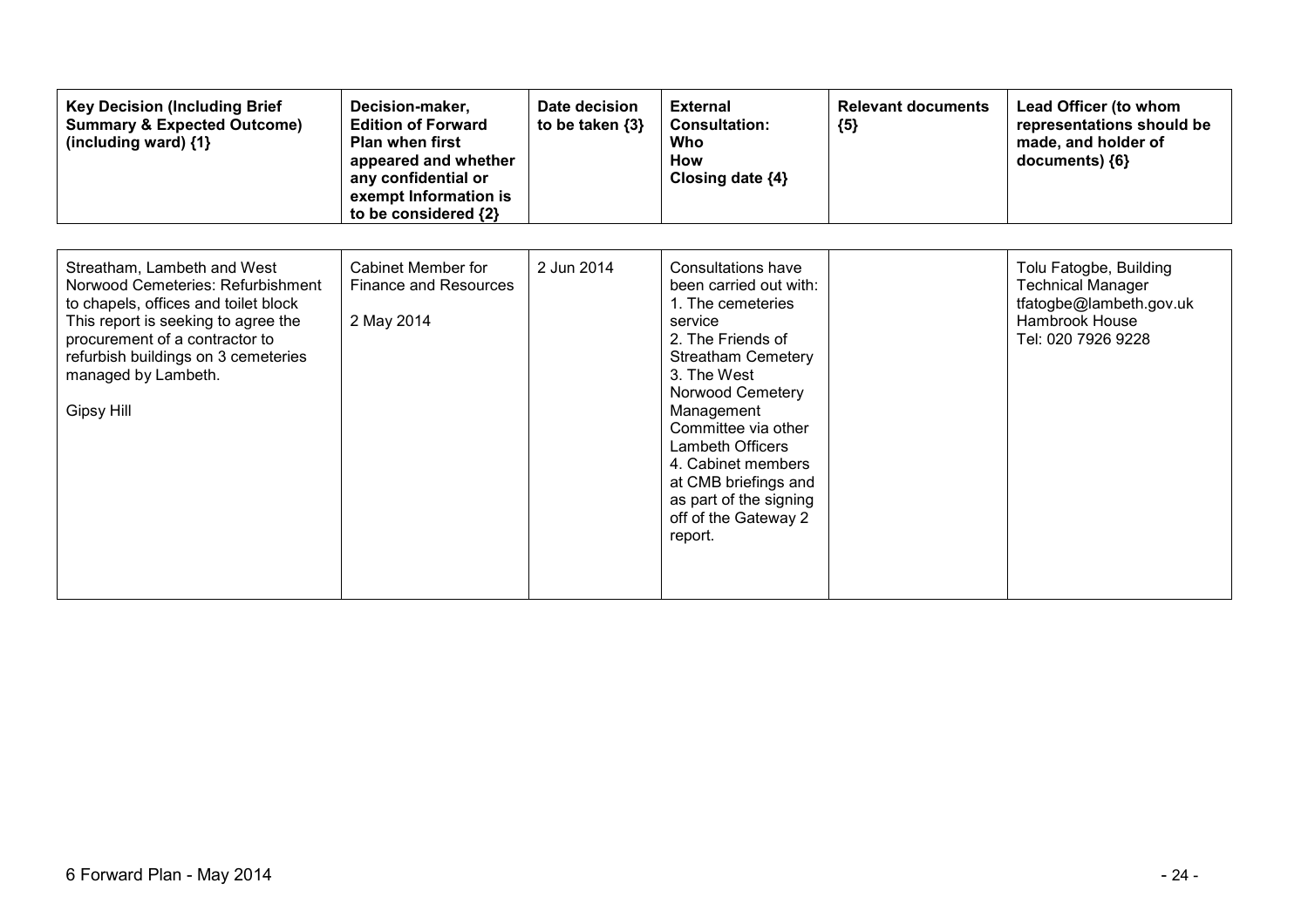| <b>Key Decision (Including Brief</b><br>Decision-maker,<br><b>Summary &amp; Expected Outcome)</b><br><b>Edition of Forward</b><br><b>Plan when first</b><br>(including ward) $\{1\}$<br>appeared and whether<br>any confidential or<br>exempt Information is<br>to be considered {2} | Date decision<br>to be taken {3} | <b>External</b><br><b>Consultation:</b><br>Who<br>How<br>Closing date $\{4\}$ | <b>Relevant documents</b><br>${5}$ | Lead Officer (to whom<br>representations should be<br>made, and holder of<br>documents) ${6}$ |
|--------------------------------------------------------------------------------------------------------------------------------------------------------------------------------------------------------------------------------------------------------------------------------------|----------------------------------|-------------------------------------------------------------------------------|------------------------------------|-----------------------------------------------------------------------------------------------|
|--------------------------------------------------------------------------------------------------------------------------------------------------------------------------------------------------------------------------------------------------------------------------------------|----------------------------------|-------------------------------------------------------------------------------|------------------------------------|-----------------------------------------------------------------------------------------------|

## **Health and Wellbeing**

| <b>Public Health Contracting</b><br>Arrangements 2014/15<br>Approval to establish and extend<br>Public Health Contracts (transferred<br>from the NHS in April 2013) for up to 2<br>years (1 plus 1 year extension) from<br>April 2014 March 2016 to enable a<br>formal review of all services lead by<br>the Public Health specialist team<br>All Wards | Cabinet Member for<br>Health and Wellbeing<br>31 January 2014 | 20 May 2014 | Consultation will be<br>undertaken as a<br>integral component of<br>the service review<br>process                                               | Kenneth Gregory, Senior<br>Joint Commissioning<br>Manager<br>Kgregory@lambeth.gov.uk<br>3rd Floor, Phoenix House<br>Tel: 020 7926 0192                             |
|---------------------------------------------------------------------------------------------------------------------------------------------------------------------------------------------------------------------------------------------------------------------------------------------------------------------------------------------------------|---------------------------------------------------------------|-------------|-------------------------------------------------------------------------------------------------------------------------------------------------|--------------------------------------------------------------------------------------------------------------------------------------------------------------------|
| <b>Reablement Service</b><br>Re-procurement of Reablement<br>service within Lambeth<br>All Wards                                                                                                                                                                                                                                                        | Cabinet Member for<br>Health and Wellbeing<br>20/09/14        | 27 May 2014 | Current providers in<br>Sept 2010, January<br>2011 and July 2012.<br>Health colleagues<br>engaged during<br>reprocurement<br>process. Completed | Alexandra McTeare,<br>Assistant Director of<br>Commissioning, Health and<br>Wellbeing<br>Amcteare@lambeth.gov.uk<br>3rd Floor, Phoenix House<br>Tel: 020 7926 7507 |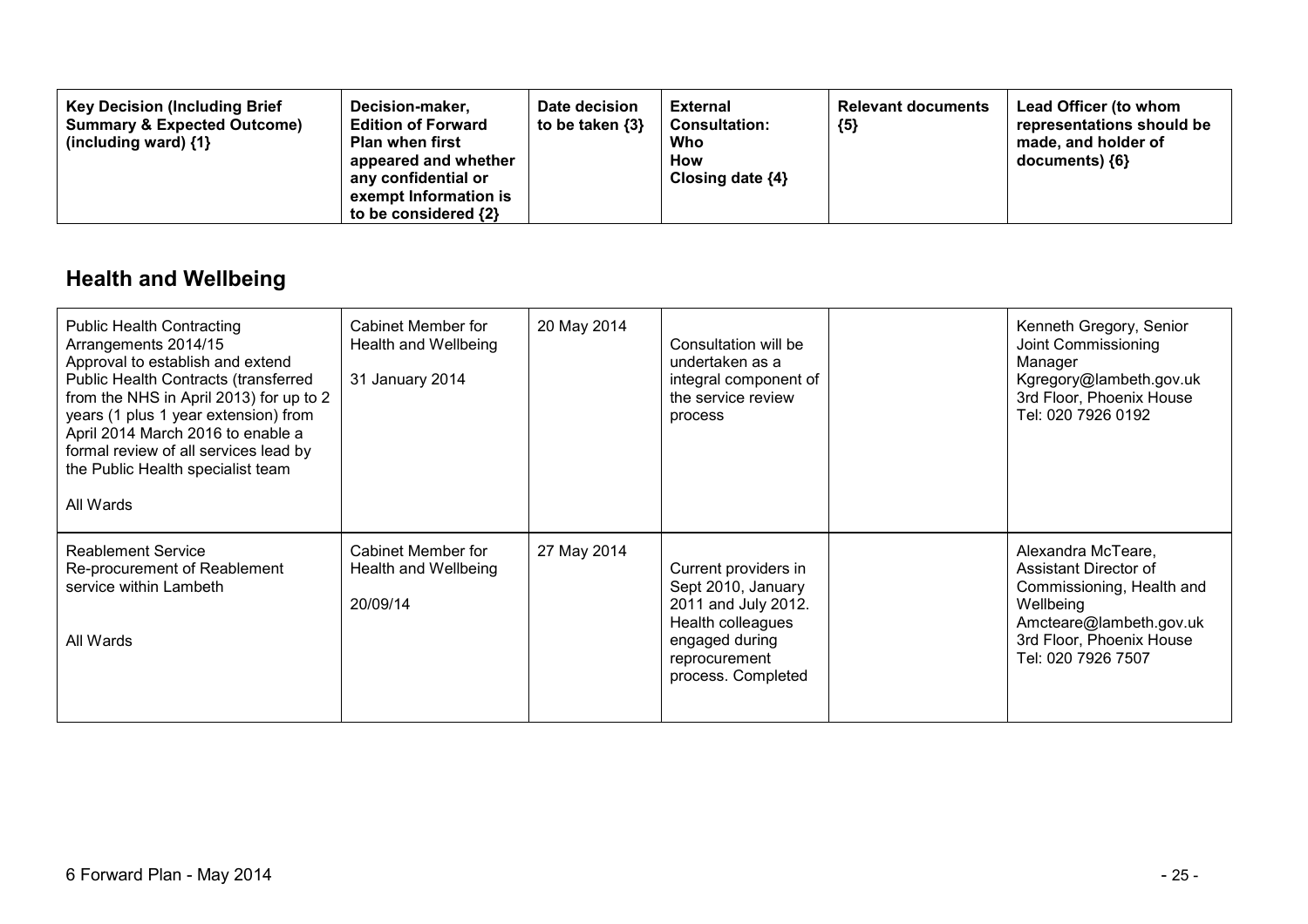| <b>Key Decision (Including Brief</b><br><b>Summary &amp; Expected Outcome)</b><br>(including ward) {1}                                                                                                                                                              | Decision-maker,<br><b>Edition of Forward</b><br><b>Plan when first</b><br>appeared and whether<br>any confidential or<br>exempt Information is<br>to be considered {2} | Date decision<br>to be taken {3} | <b>External</b><br><b>Consultation:</b><br>Who<br>How<br>Closing date {4}                                                                                                                                                                                                                            | <b>Relevant documents</b><br>${5}$ | Lead Officer (to whom<br>representations should be<br>made, and holder of<br>documents) {6}                                           |
|---------------------------------------------------------------------------------------------------------------------------------------------------------------------------------------------------------------------------------------------------------------------|------------------------------------------------------------------------------------------------------------------------------------------------------------------------|----------------------------------|------------------------------------------------------------------------------------------------------------------------------------------------------------------------------------------------------------------------------------------------------------------------------------------------------|------------------------------------|---------------------------------------------------------------------------------------------------------------------------------------|
| <b>Supporting People Services for Adults</b><br>with a Learning Disability in<br>Accommodation Base and Floating<br><b>Support Services</b><br>Approval to extend contracts for a<br>further two years for the period April<br>$2014 - 31$ March 2016.<br>All Wards | Cabinet Member for<br>Health and Wellbeing<br>24/01/14                                                                                                                 | 27 May 2014                      | Cabinet Members are<br>being consulted on<br>proposals to reduce<br>the ALD SP budget,<br>through the<br>outcomes-based<br>budgeting process.                                                                                                                                                        |                                    | Laval Lebon, Senior Strategic<br><b>Commissioning Manager</b><br>LLebon2@lambeth.gov.uk<br><b>Phoenix House</b><br>Tel: 020 7926 4654 |
| Transfer of 2013/14 funding from NHS<br>to Lambeth<br>Transfer of funding via s256 for<br>2013/14 from NHS England to London<br>Borough of Lambeth<br>All Wards                                                                                                     | Cabinet Member for<br>Health and Wellbeing<br>7 February 2014                                                                                                          | 27 May 2014                      | Engagement with<br>LINk/ HealthWatch<br>roundtables, CCG<br>engagement on<br>planning and the BIG<br>Lambeth Health<br>Debate, SLIC<br>Citizens' panel work<br>and Lambeth Living<br><b>Well Collaborative</b><br>co-productive work<br>on mental health.<br>This work is ongoing<br>and developing. |                                    |                                                                                                                                       |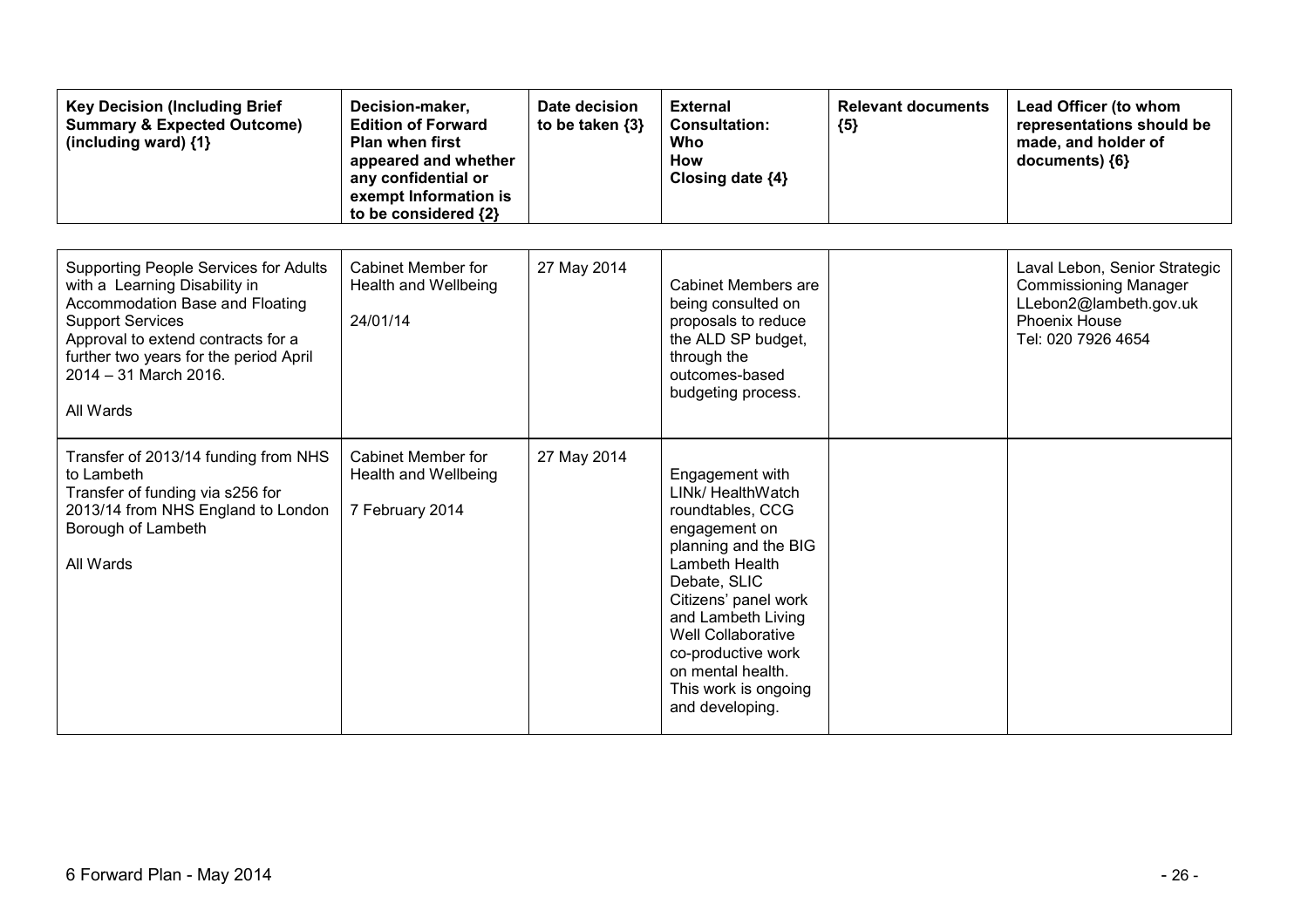| <b>Key Decision (Including Brief</b><br><b>Summary &amp; Expected Outcome)</b><br>(including ward) {1}                                                                                                                                | Decision-maker,<br><b>Edition of Forward</b><br><b>Plan when first</b><br>appeared and whether<br>any confidential or<br>exempt Information is<br>to be considered {2} | Date decision<br>to be taken {3} | <b>External</b><br><b>Consultation:</b><br><b>Who</b><br>How<br>Closing date {4}                                                                                                                                                                                                                     | <b>Relevant documents</b><br>${5}$ | Lead Officer (to whom<br>representations should be<br>made, and holder of<br>documents) {6}                               |
|---------------------------------------------------------------------------------------------------------------------------------------------------------------------------------------------------------------------------------------|------------------------------------------------------------------------------------------------------------------------------------------------------------------------|----------------------------------|------------------------------------------------------------------------------------------------------------------------------------------------------------------------------------------------------------------------------------------------------------------------------------------------------|------------------------------------|---------------------------------------------------------------------------------------------------------------------------|
| <b>Better Care Fund</b><br>To finalise and agree the approach to<br>developing the Better Care Fund for<br>Lambeth for 2014-16<br>All Wards                                                                                           | Cabinet Member for<br><b>Health and Wellbeing</b><br>7 February 2014                                                                                                   | 27 May 2014                      | Engagement with<br>LINK/ HealthWatch<br>roundtables, CCG<br>engagement on<br>planning and the BIG<br>Lambeth Health<br>Debate, SLIC<br>Citizens' panel work<br>and Lambeth Living<br><b>Well Collaborative</b><br>co-productive work<br>on mental health.<br>This work is ongoing<br>and developing. |                                    | Moira McGrath, Director of<br>Integrated Commissioning<br>moira.mcgrath@nhs.net                                           |
| <b>Transforming Adult Mental Health</b><br><b>Rehabilitation services</b><br>Development of an alliance<br>contracting "development" pilot to<br>support personalised integrated care<br>and support for local citizens.<br>All Wards | Cabinet Member for<br><b>Health and Wellbeing</b><br>14 February 2014                                                                                                  | 27 May 2014                      | A communication and<br>stakeholder<br>engagement strategy<br>is being developed<br>which will consider<br>further actions<br>required to better<br>inform and engage<br>service users, carers,<br>senior managers and<br>stakeholders in this<br>proposal.                                           |                                    | Denis O'Rourke, Assistant<br>Director Integrated<br>Commissioning - Adult<br><b>Mental Health</b><br>denisorourke@nhs.net |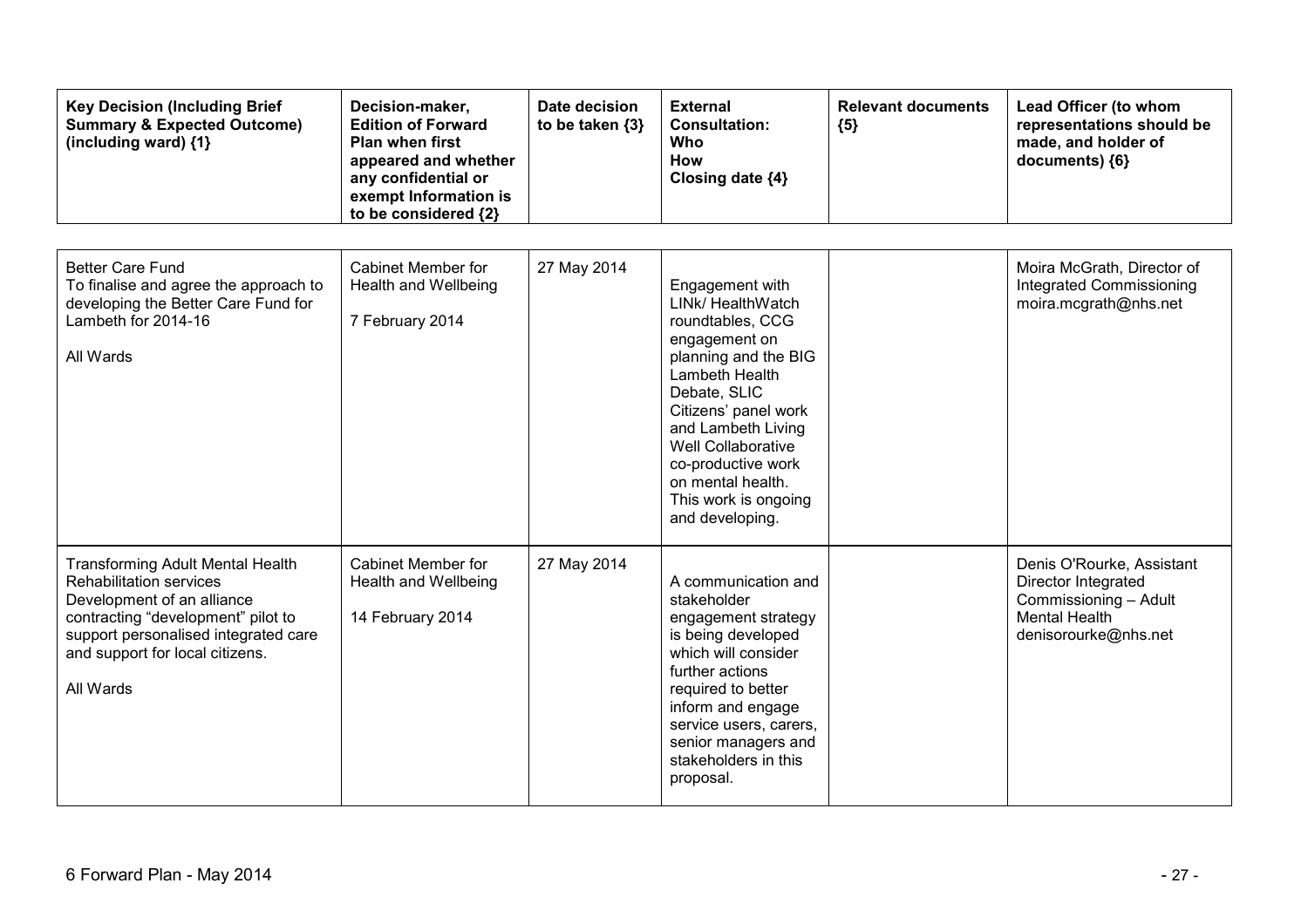| <b>Key Decision (Including Brief</b><br><b>Summary &amp; Expected Outcome)</b><br>(including ward) {1}                                                          | Decision-maker,<br><b>Edition of Forward</b><br><b>Plan when first</b><br>appeared and whether<br>any confidential or<br>exempt Information is<br>to be considered {2} | Date decision<br>to be taken $\{3\}$ | <b>External</b><br><b>Consultation:</b><br>Who<br>How<br>Closing date {4}                                                                                                                            | <b>Relevant documents</b><br>${5}$ | Lead Officer (to whom<br>representations should be<br>made, and holder of<br>documents) {6}                                                                          |
|-----------------------------------------------------------------------------------------------------------------------------------------------------------------|------------------------------------------------------------------------------------------------------------------------------------------------------------------------|--------------------------------------|------------------------------------------------------------------------------------------------------------------------------------------------------------------------------------------------------|------------------------------------|----------------------------------------------------------------------------------------------------------------------------------------------------------------------|
| Passenger Transport Services<br>Tender for passenger transport<br>services across adult and children's<br>services<br>All Wards                                 | <b>Cabinet Member for</b><br>Health and Wellbeing<br>17.04.14                                                                                                          | 27 May 2014                          | Provider<br>Engagement Event-<br>2/4/14 (workshop and<br>presentation on<br>specification)<br>User consultation<br>and feedback on<br>service (surveys,<br>telephone interviews)<br>March-April 2014 |                                    | Georgie Jones-Conaghan,<br><b>Strategic Commissioning</b><br>Manager<br>gjonesconaghan@lambeth.g<br>ov.uk<br>Phoenix House, London,<br>SW8 2LL<br>Tel: 020 7926 4684 |
| Provision of Community Equipment for<br><b>Health &amp; Social Care</b><br>To vary the current contract for the<br>provison of community equipment<br>All Wards | <b>Cabinet Member for</b><br>Health and Wellbeing<br>9 May 2014                                                                                                        | 8 Jun 2014                           |                                                                                                                                                                                                      |                                    | David Worrall, Senior<br>Commissioning Manager,<br><b>Health and Wellbeing</b><br>dworrall@lambeth.gov.uk<br><b>Phoenix House</b><br>Tel: 020 7926 9978              |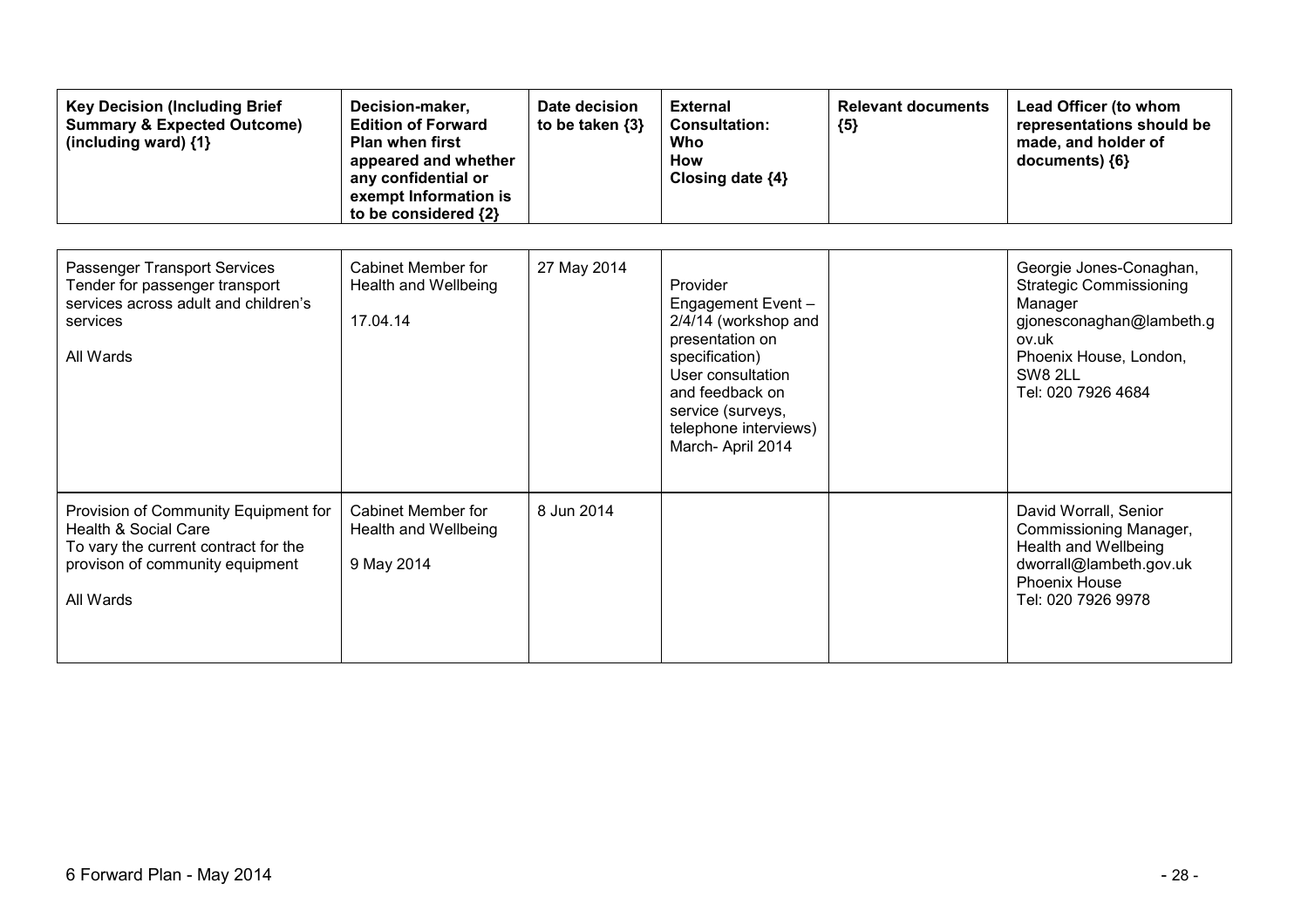| <b>Key Decision (Including Brief</b><br><b>Summary &amp; Expected Outcome)</b><br>(including ward) $\{1\}$                                                        | Decision-maker,<br><b>Edition of Forward</b><br><b>Plan when first</b><br>appeared and whether<br>any confidential or<br>exempt Information is<br>to be considered {2} | Date decision<br>to be taken $\{3\}$ | <b>External</b><br><b>Consultation:</b><br>Who<br>How<br>Closing date $\{4\}$ | <b>Relevant documents</b><br>${5}$ | Lead Officer (to whom<br>representations should be<br>made, and holder of<br>documents) ${6}$                      |
|-------------------------------------------------------------------------------------------------------------------------------------------------------------------|------------------------------------------------------------------------------------------------------------------------------------------------------------------------|--------------------------------------|-------------------------------------------------------------------------------|------------------------------------|--------------------------------------------------------------------------------------------------------------------|
| Mental Health Accommodation and<br>Community Support contract.<br>Extension of the Mental Health<br>Accommodation and Community<br>Support contract.<br>All Wards | Cabinet Member for<br>Health and Wellbeing<br>16.05.14                                                                                                                 | 17 Jun 2014                          |                                                                               |                                    | Denis O'Rourke, Assistant<br>Director Integrated<br>Commissioning - Adult<br>Mental Health<br>denisorourke@nhs.net |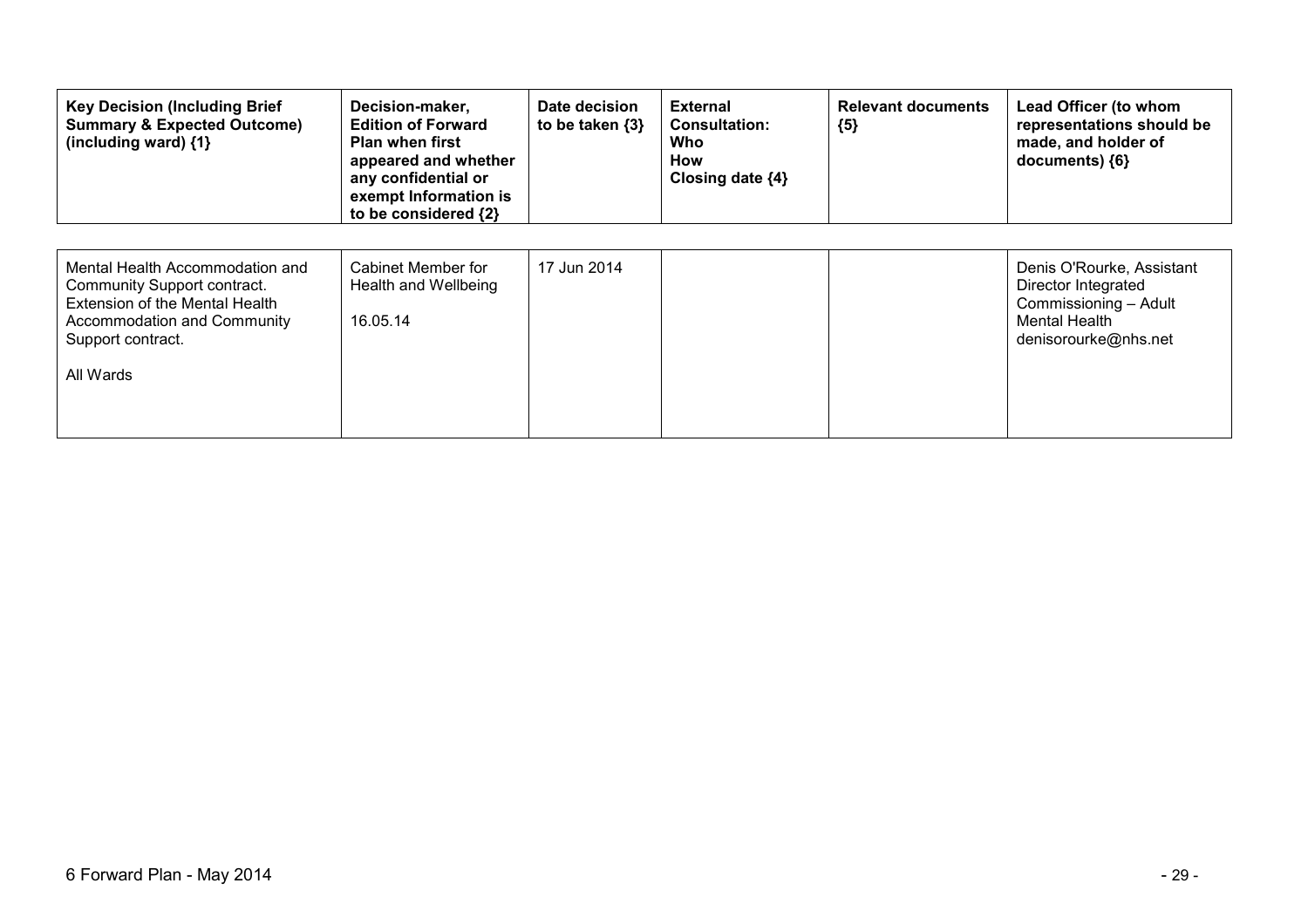| <b>Key Decision (Including Brief</b><br>Decision-maker,<br><b>Summary &amp; Expected Outcome)</b><br><b>Edition of Forward</b><br><b>Plan when first</b><br>(including ward) $\{1\}$<br>appeared and whether<br>any confidential or<br>exempt Information is<br>to be considered {2} | Date decision<br>to be taken {3} | External<br><b>Consultation:</b><br>Who<br><b>How</b><br>Closing date $\{4\}$ | <b>Relevant documents</b><br>${5}$ | <b>Lead Officer (to whom</b><br>representations should be<br>made, and holder of<br>documents) ${6}$ |
|--------------------------------------------------------------------------------------------------------------------------------------------------------------------------------------------------------------------------------------------------------------------------------------|----------------------------------|-------------------------------------------------------------------------------|------------------------------------|------------------------------------------------------------------------------------------------------|
|--------------------------------------------------------------------------------------------------------------------------------------------------------------------------------------------------------------------------------------------------------------------------------------|----------------------------------|-------------------------------------------------------------------------------|------------------------------------|------------------------------------------------------------------------------------------------------|

## **Housing and Regeneration**

| Disposal of land to Pocket to develop<br>low cost housing<br>The GLA has agreed to fund a low<br>cost home ownership programme to<br>be delivered by Pocket in Lambeth.<br>The initial sites and terms for disposal<br>are proposed for approval, subject to<br>consultation and planning permission.<br>Bishops, Streatham Wells and Vassall<br>Bishops; Streatham Wells; Vassall | Cabinet Member for<br>Housing and<br>Regeneration<br>26 April 2013    | 27 May 2014 | We will consult with<br>local ward members,<br>resident groups and<br>stakeholders for each<br>site proposed for<br>development. We will<br>do this at throughout<br>the design<br>development<br>process, prior to<br>making planning<br>applications. | Mayor's Covenant<br>Prospectus<br>Mayor's Covenant<br>Prospectus<br>Disposal of land to<br>Pocket to develop low<br>cost housing | Lesley Johnson, Interim<br><b>Housing Regeneration</b><br>Manager<br>Ljohnson3@lambeth.gov.uk<br>Hambrook House<br>Tel: 020 7926 3765 |
|------------------------------------------------------------------------------------------------------------------------------------------------------------------------------------------------------------------------------------------------------------------------------------------------------------------------------------------------------------------------------------|-----------------------------------------------------------------------|-------------|---------------------------------------------------------------------------------------------------------------------------------------------------------------------------------------------------------------------------------------------------------|----------------------------------------------------------------------------------------------------------------------------------|---------------------------------------------------------------------------------------------------------------------------------------|
| <b>CCTV Cameras and CCTV Digital</b><br>System Maintenance<br>Provision and Maintenance of ANPR<br>Cameras - (Automatic Number Plate<br>Recognition ) Cameras. This contract<br>involves the maintenance of the static<br>CCTV cameras on-street, the CCTV<br>digital system and supply of ANPR<br>cameras.<br>All Wards                                                           | Cabinet Member for<br>Housing and<br>Regeneration<br>15 February 2013 | 27 May 2014 | No external<br>consultation                                                                                                                                                                                                                             | Gateway 1 - Business<br>Case report<br>2. Gateway 2 report -<br>Strategy report<br>Gateway 3 report                              | Raj Mistry, Head of Parking<br>rmistry@lambeth.gov.uk<br><b>Blue Star House</b><br>Tel: 020 7926 6263                                 |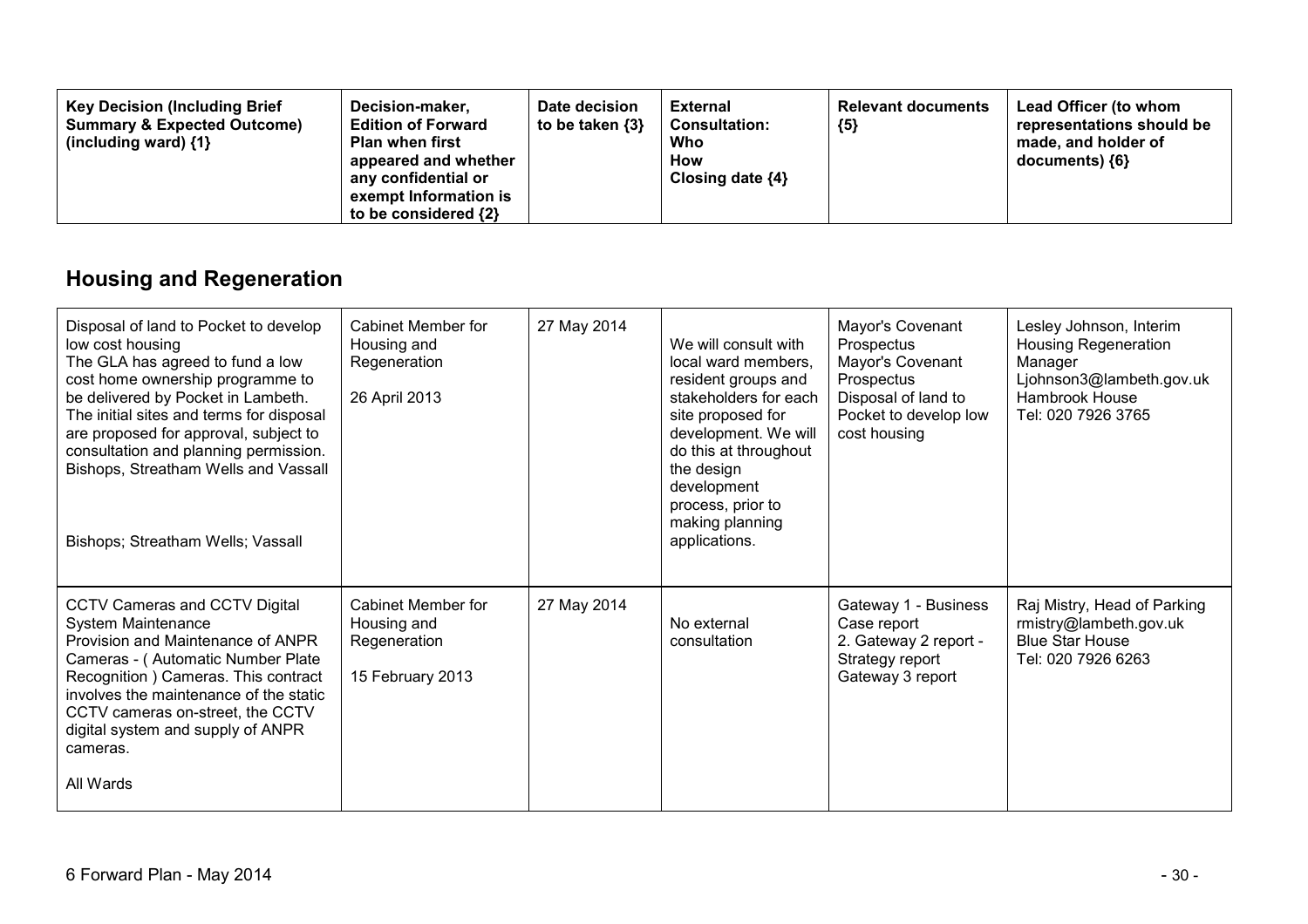| <b>Key Decision (Including Brief</b><br><b>Summary &amp; Expected Outcome)</b><br>(including ward) {1}                                                                                                               | Decision-maker,<br><b>Edition of Forward</b><br><b>Plan when first</b><br>appeared and whether<br>any confidential or<br>exempt Information is<br>to be considered {2} | Date decision<br>to be taken $\{3\}$ | <b>External</b><br><b>Consultation:</b><br>Who<br><b>How</b><br>Closing date {4} | <b>Relevant documents</b><br>${5}$                                                   | Lead Officer (to whom<br>representations should be<br>made, and holder of<br>documents) {6}                                                          |
|----------------------------------------------------------------------------------------------------------------------------------------------------------------------------------------------------------------------|------------------------------------------------------------------------------------------------------------------------------------------------------------------------|--------------------------------------|----------------------------------------------------------------------------------|--------------------------------------------------------------------------------------|------------------------------------------------------------------------------------------------------------------------------------------------------|
| <b>Approval of Lollard Street</b><br>Development Agreement for provision<br>of new homes and nursery school<br>The General Exception procedure is<br>likely to be followed<br><b>Bishops; Princes</b>                | Cabinet Member for<br>Housing and<br>Regeneration<br>11 October 2013                                                                                                   | 27 May 2014                          | Princes and Bishops<br><b>Ward Members</b>                                       | Resolution to grant<br>planning permission for<br><b>Shell Centre</b><br>development | Lesley Johnson, Interim<br><b>Housing Regeneration</b><br>Manager<br>Ljohnson3@lambeth.gov.uk<br><b>Hambrook House</b><br>Tel: 020 7926 3765         |
| <b>B&amp;Q Decorating Voucher Scheme</b><br>Using the Procurement for Housing<br>Decorating Voucher scheme<br>Framework to award a contract to<br>B&Q for the provision of their B&Q<br>Voucher Scheme.<br>All Wards | Cabinet Member for<br>Housing and<br>Regeneration<br>28/02/2014                                                                                                        | 27 May 2014                          |                                                                                  |                                                                                      | Janet Lewis<br>Jlewis1@lambethliving.org.uk<br>Central Area Housing Office,<br>Greenleaf Close, LONDON,<br>SW <sub>2</sub> 2HB<br>Tel: 020 7926 1836 |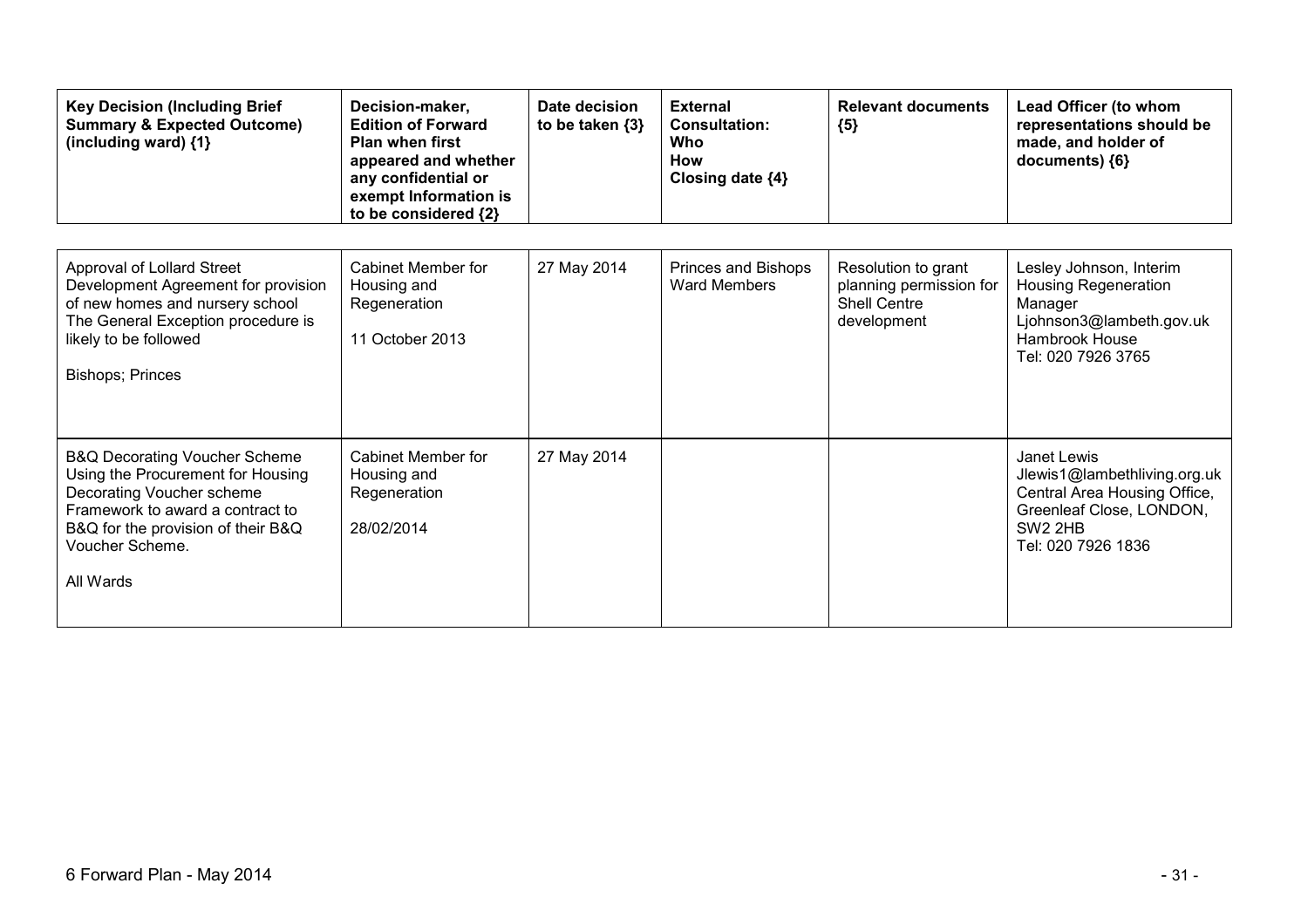| <b>Key Decision (Including Brief</b><br><b>Summary &amp; Expected Outcome)</b><br>(including ward) {1}                                                                                                                                                                                                                                                                                                | Decision-maker,<br><b>Edition of Forward</b><br><b>Plan when first</b><br>appeared and whether<br>any confidential or<br>exempt Information is<br>to be considered {2} | Date decision<br>to be taken $\{3\}$ | <b>External</b><br><b>Consultation:</b><br>Who<br><b>How</b><br>Closing date {4}                                                                                                                                                                                                                                                        | <b>Relevant documents</b><br>${5}$ | Lead Officer (to whom<br>representations should be<br>made, and holder of<br>documents) ${6}$ |
|-------------------------------------------------------------------------------------------------------------------------------------------------------------------------------------------------------------------------------------------------------------------------------------------------------------------------------------------------------------------------------------------------------|------------------------------------------------------------------------------------------------------------------------------------------------------------------------|--------------------------------------|-----------------------------------------------------------------------------------------------------------------------------------------------------------------------------------------------------------------------------------------------------------------------------------------------------------------------------------------|------------------------------------|-----------------------------------------------------------------------------------------------|
| Tender Approval for Civil and<br>Structural Engineer Services through<br>Lewisham Framework (Lot 6) OJUE<br>Ref 2012/S 641033 Contract No<br>034642<br>To obtain expertise, specialism and<br>assistance in delivering our effective<br>wide range of construction related<br>projects via Structural Engineering<br>services to adhere to Lambeth<br>Housing Standard deadline of 2017.<br>All Wards | Cabinet Member for<br>Housing and<br>Regeneration<br>28 March 2014                                                                                                     | 20 May 2014                          | <b>External Consultation</b><br>has taken place with<br>Lambeth Living Staff<br>as they have assisted<br>with documentation<br>of preparation of<br>tender, specification<br>of works, etc.<br>Consultation for<br>residents is not<br>applicable as the<br>works derive from<br>external parties<br>(Building and<br>Adjoining Owners) |                                    | Paul Kendrick<br>PKendrick@lambethliving.org                                                  |